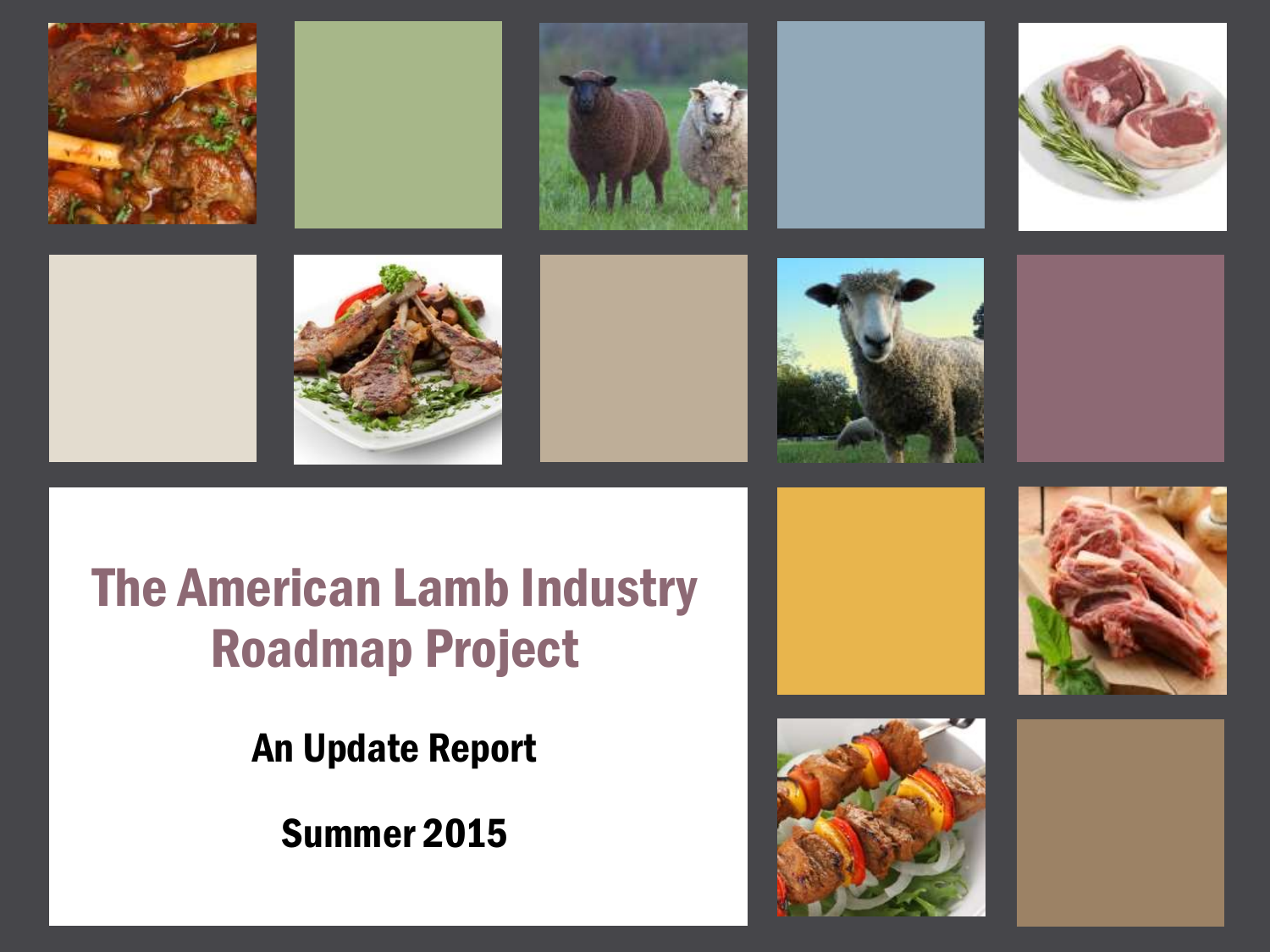## The Sheep Industry Roadmap Project

**What is it and how did it start?**

**CWGA Exec letter**

**Industry meeting in Denver**

**Independent, unbiased third party – The Hale Group Bob Ludwig – coach Industry segment representatives Implementation**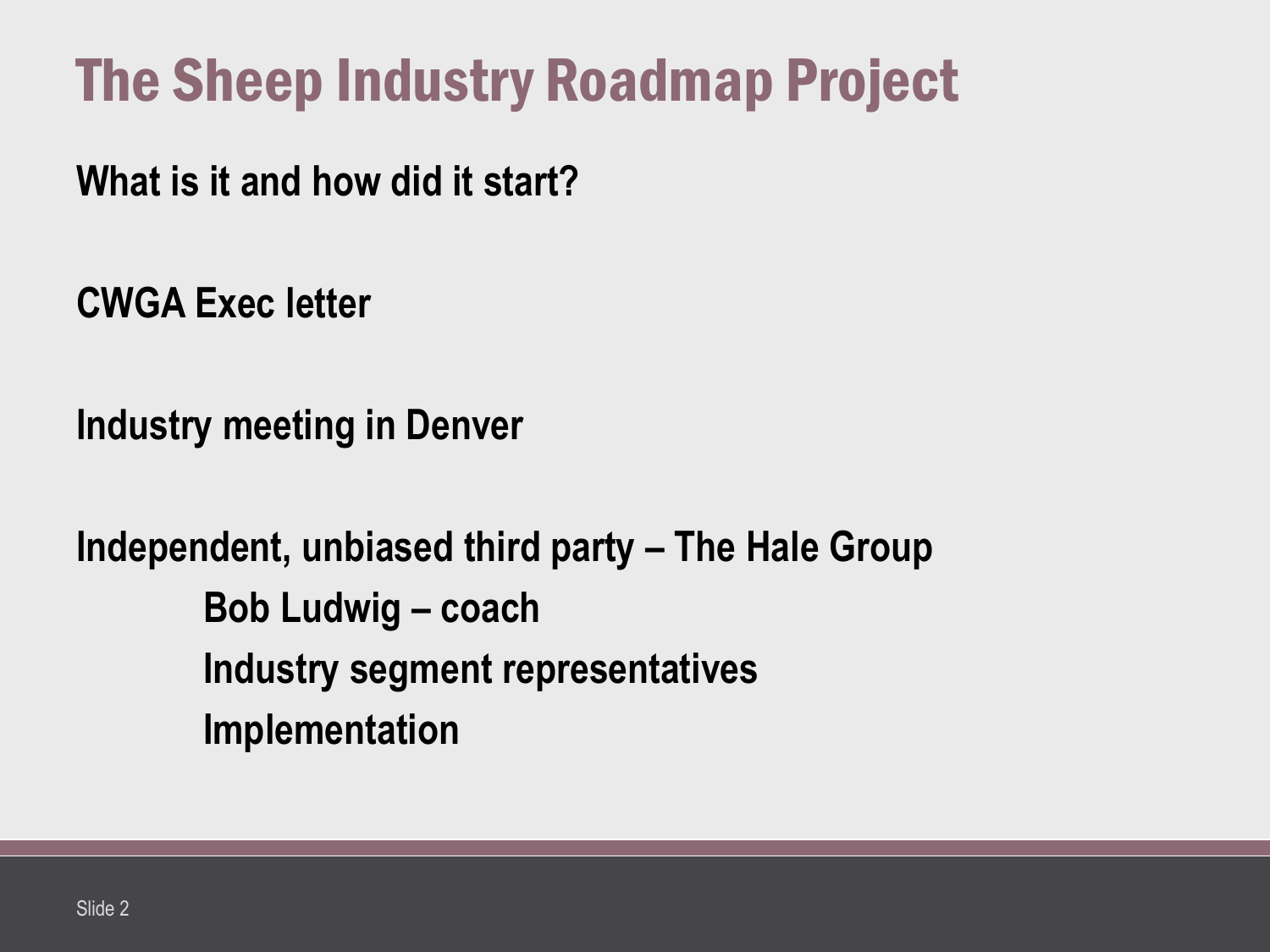

#### Review of the Roadmap Goals

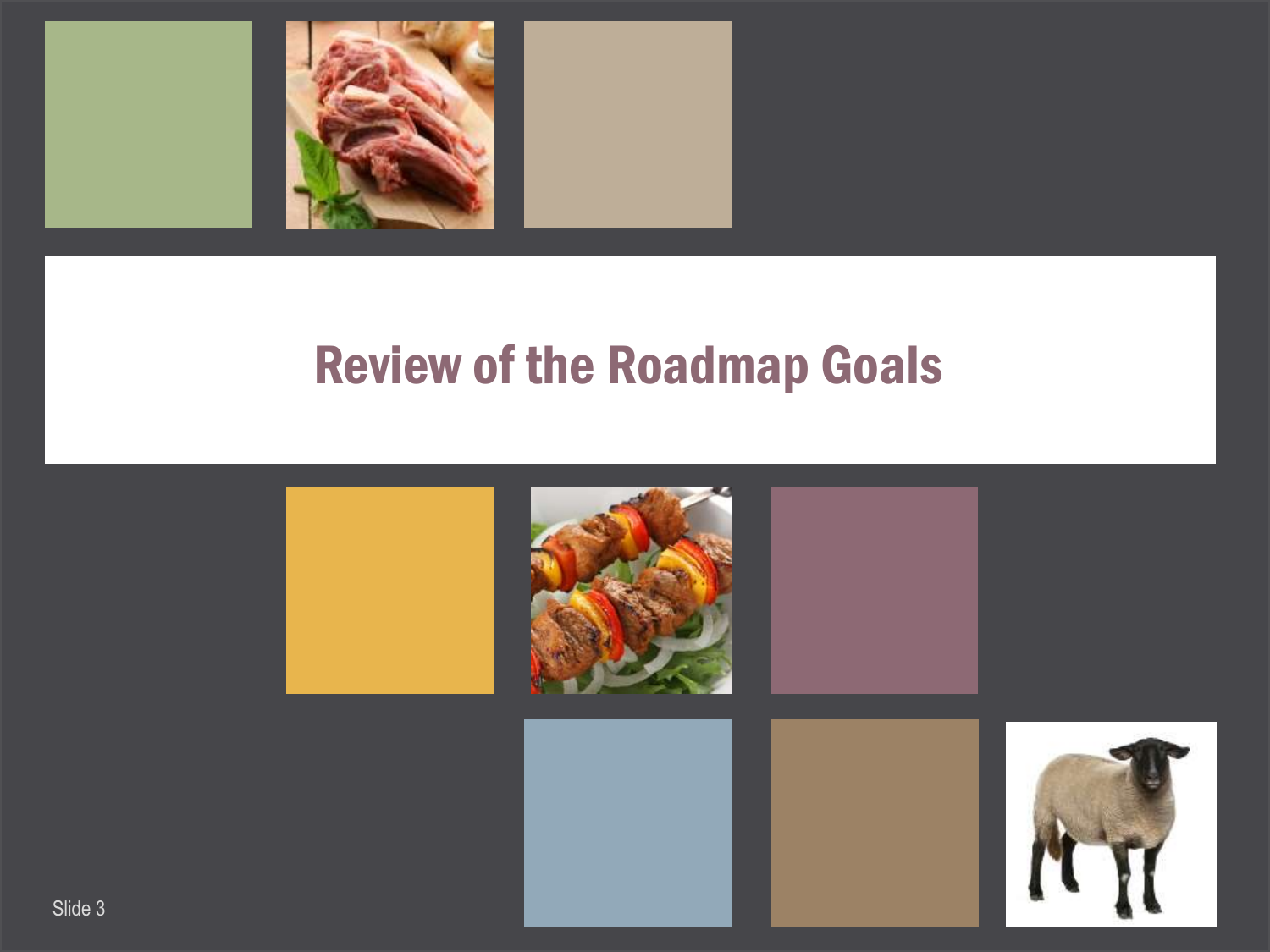## Purpose of this Assignment

- **1. Identify and analyze the major challenges facing the American lamb industry**
- **2. Propose the most effective solutions**
- **3. Develop a strategy for the industry to:**
	- $\rightarrow$  strengthen its short-term and long-term competitive advantage
	- $\rightarrow$  return the industry to consistent profitability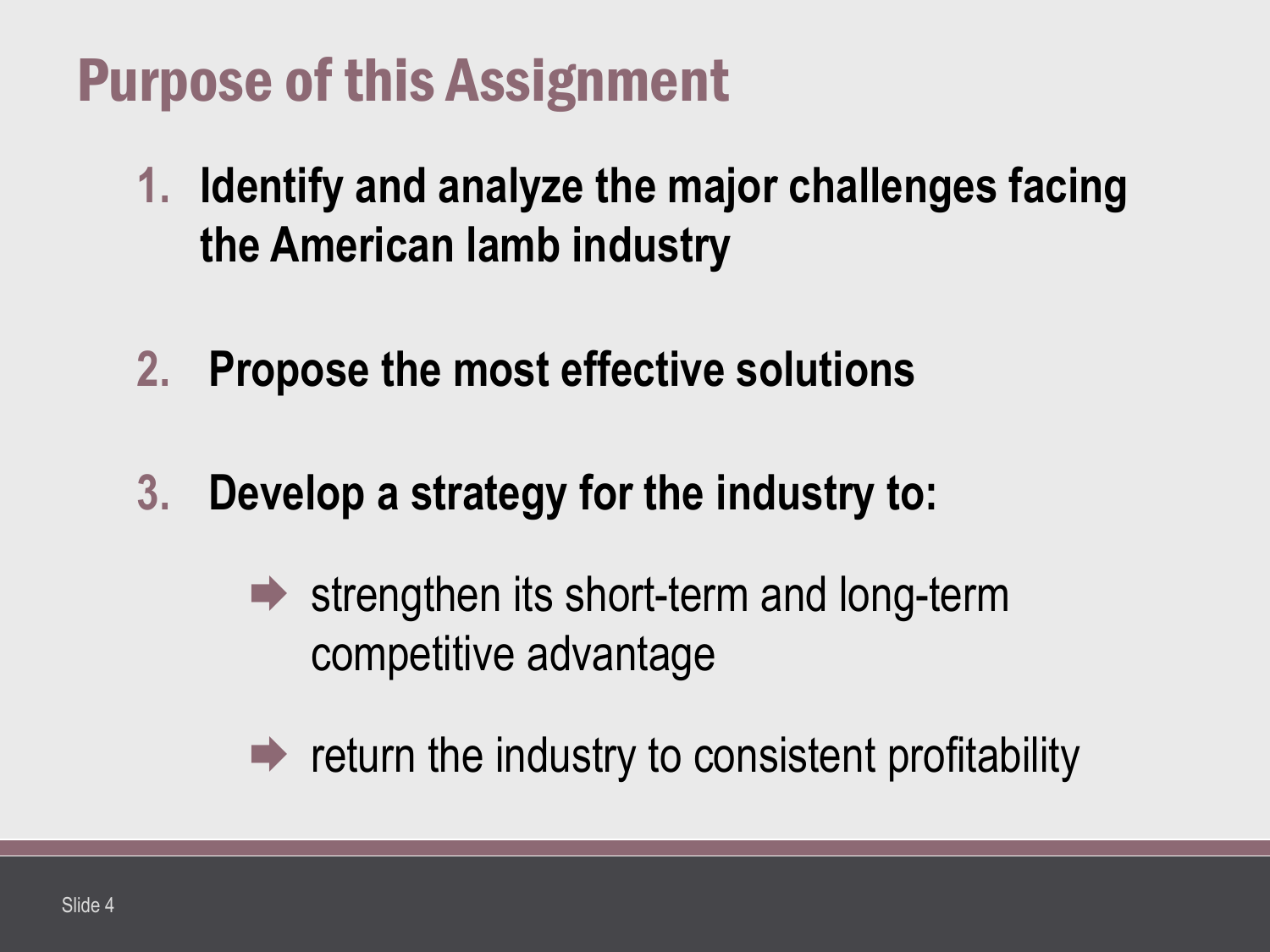#### Consumption Decline of American-Produced Lamb Meat

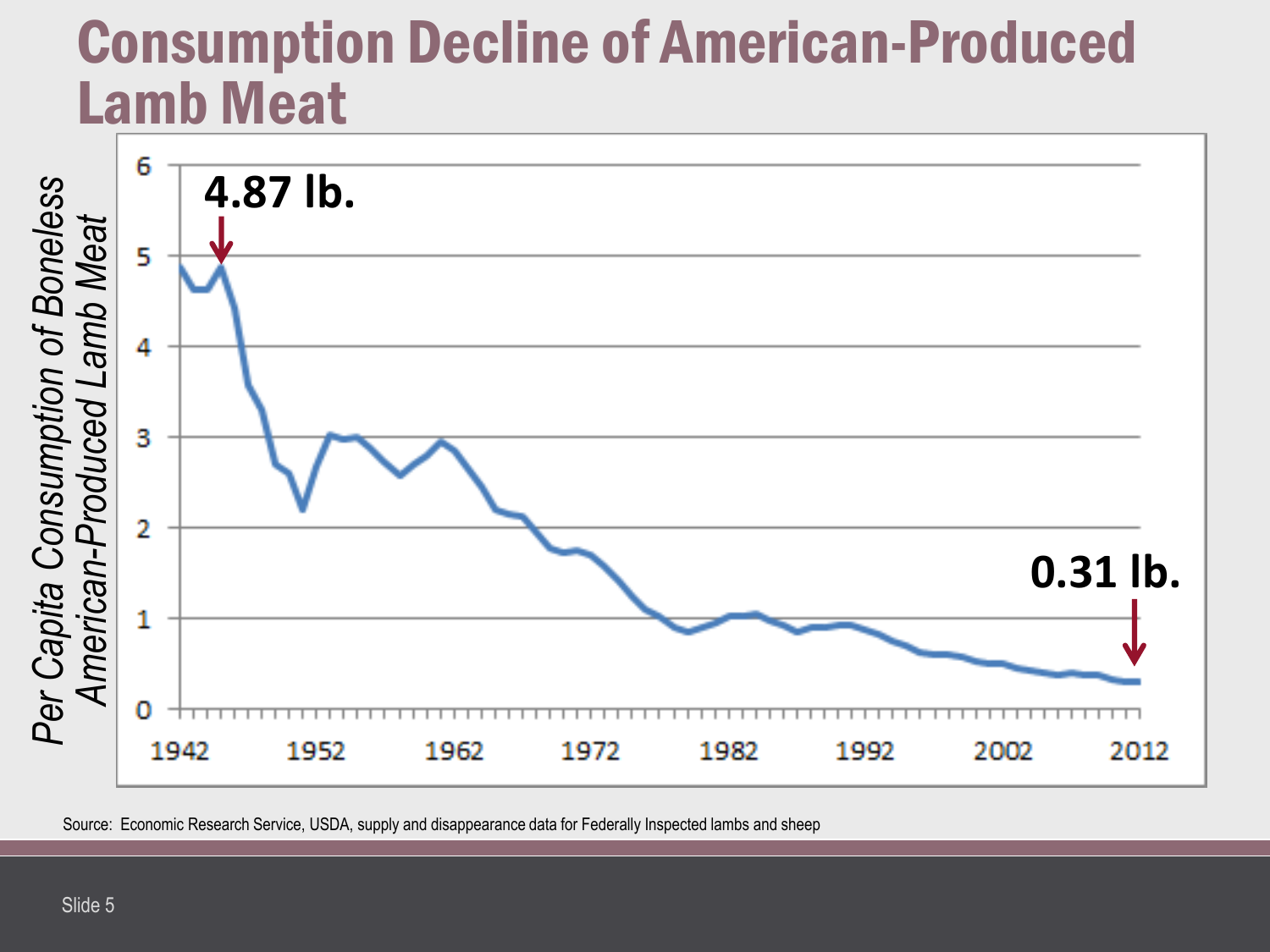## Imports Have Eroded U.S. Market Share

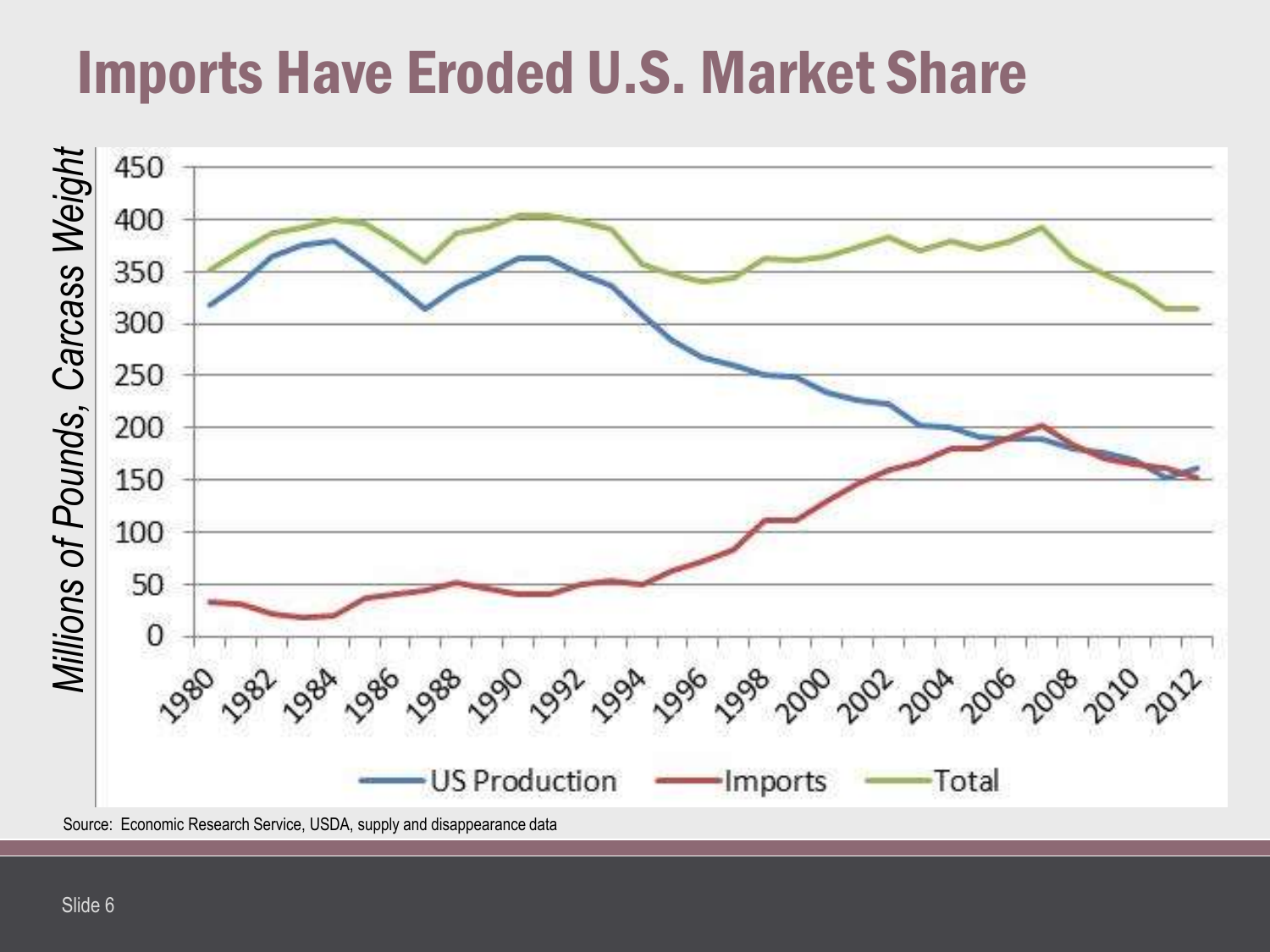## A Good Value Proposition for Consumers

## **So what do almost all**

**consumers want?**

#### **Specific consumer segments**

**may also want:**

**Less fat** 

- Superb taste
- **Tenderness**
- Great nutrition
- Absolute consistency

Grass-fed Grass-fed; grain fed

Local

- Small portion size
- Sustainable production practices
- Other specific characteristics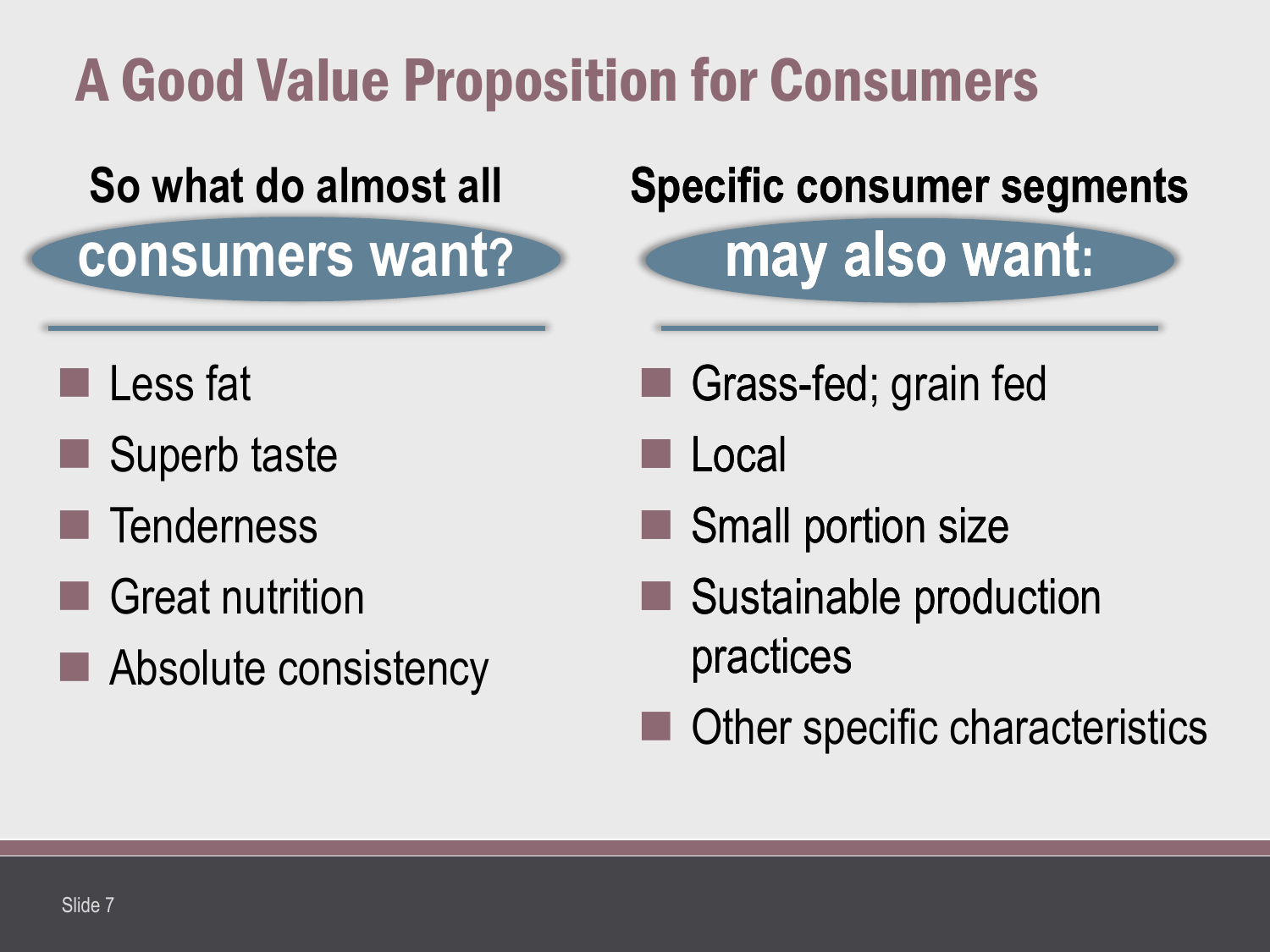## **PRICE 20% Maybe 50% No Way**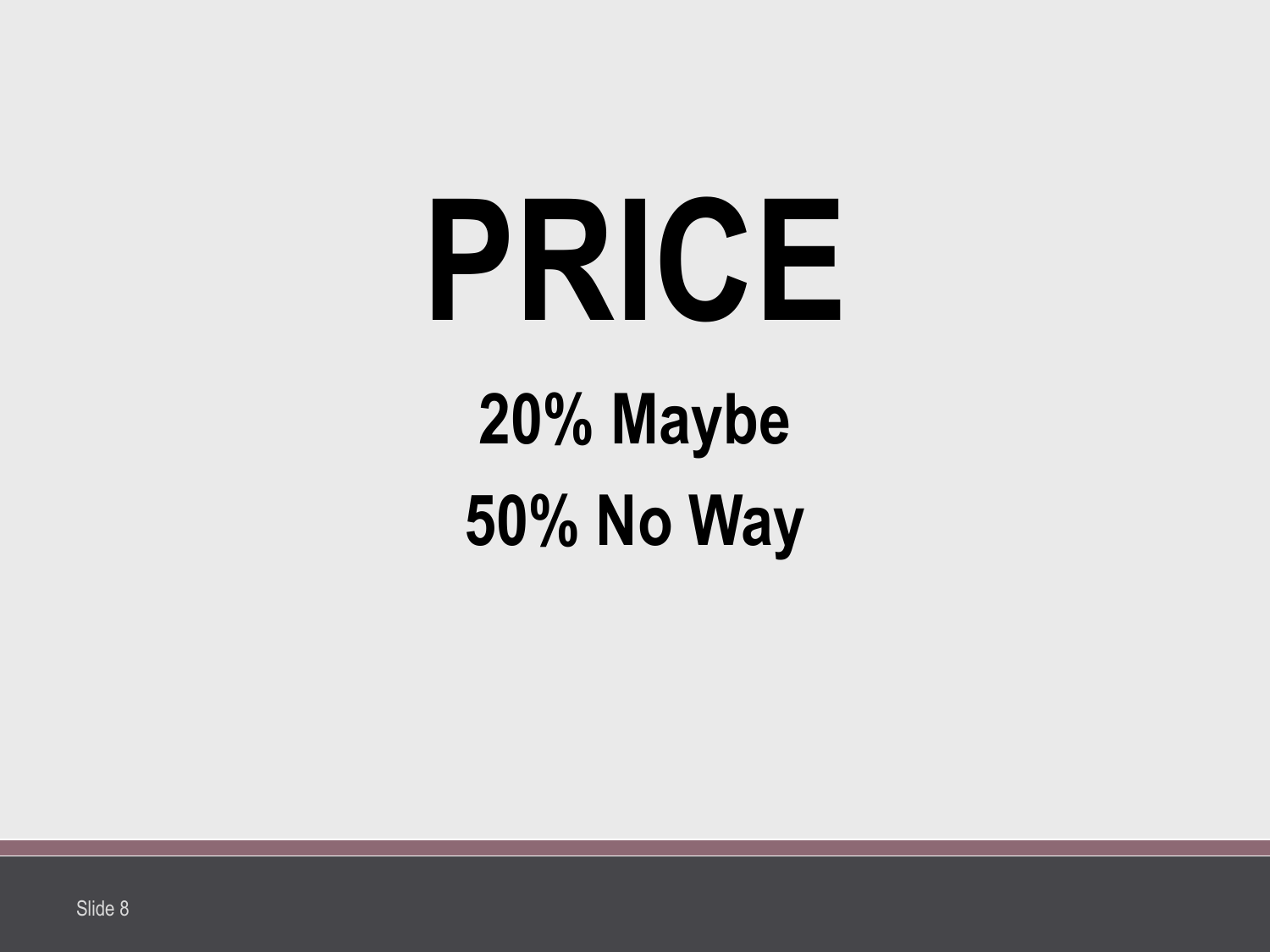## 5 and 10 Years from Now without Aggressive Change

## **5 Years From Now**

- Imports are 80% of U.S. consumption
- **Many commercial** producers exit the U.S. lamb industry
- $\blacksquare$  The traditional marketing channel is on verge of collapse

## **10 Years From Now**

- $\blacksquare$  The traditional marketing channel has collapsed
- $\blacksquare$  The non-traditional marketing channel is very profitable and has grown dramatically
- Consumption of American lamb is starting to grow from very low base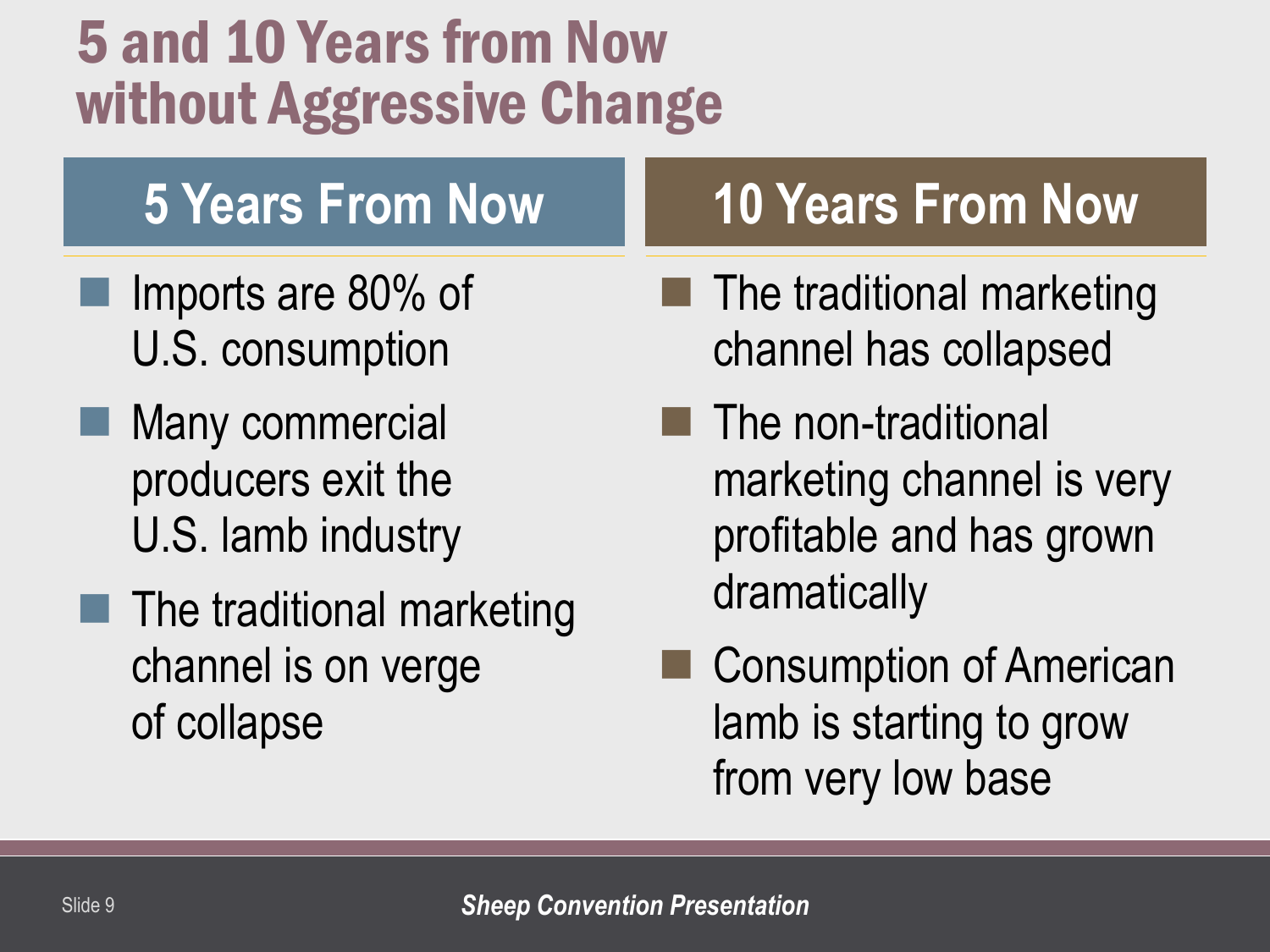## How Do We Get There?  $\supset$  Four Industry Goals

- **1. Product Characteristics**
- **2. Demand Creation**
- **3. Productivity Improvement**
	- **4. Industry Collaboration**

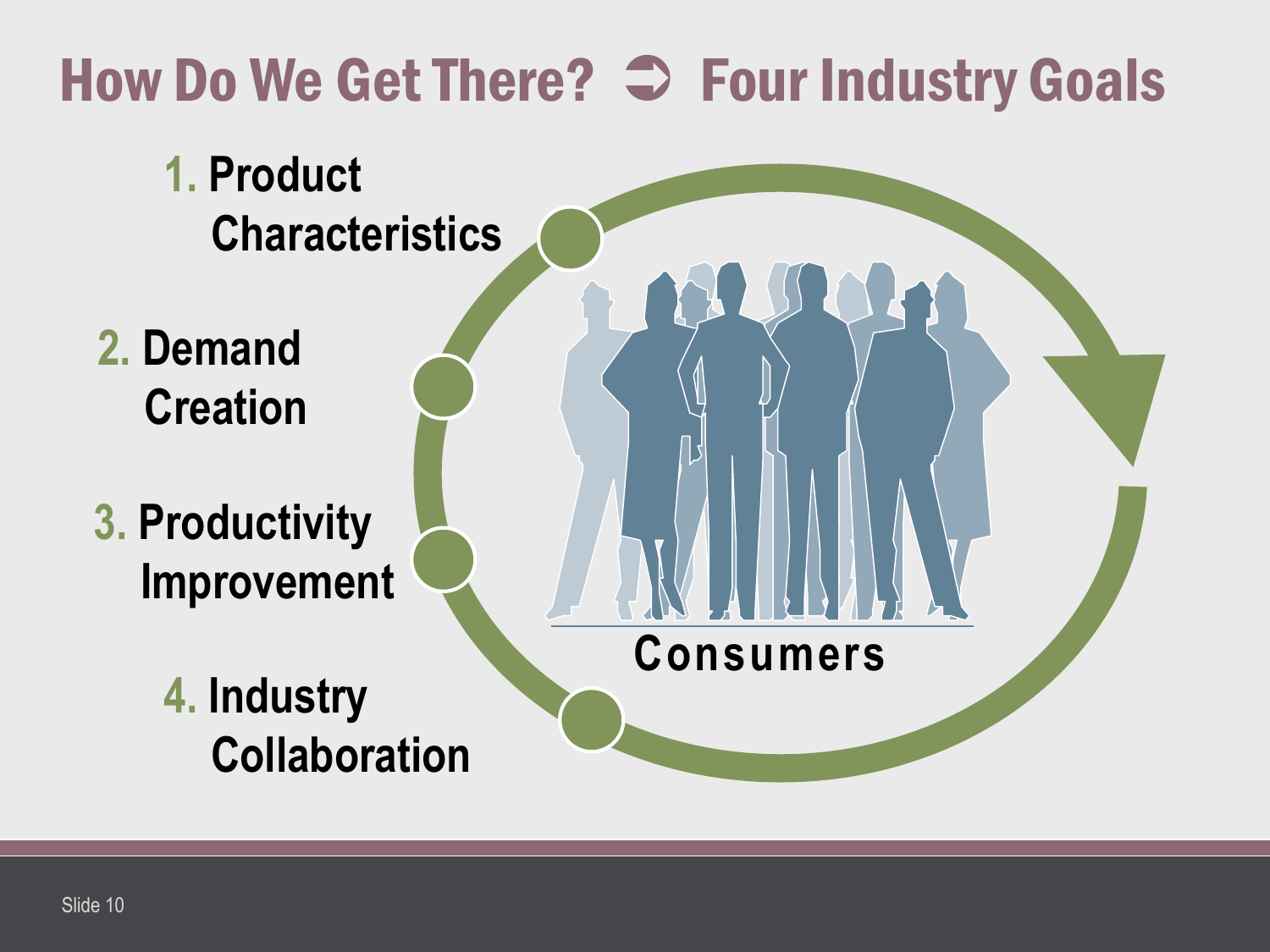## Five Teams to Drive the Roadmap

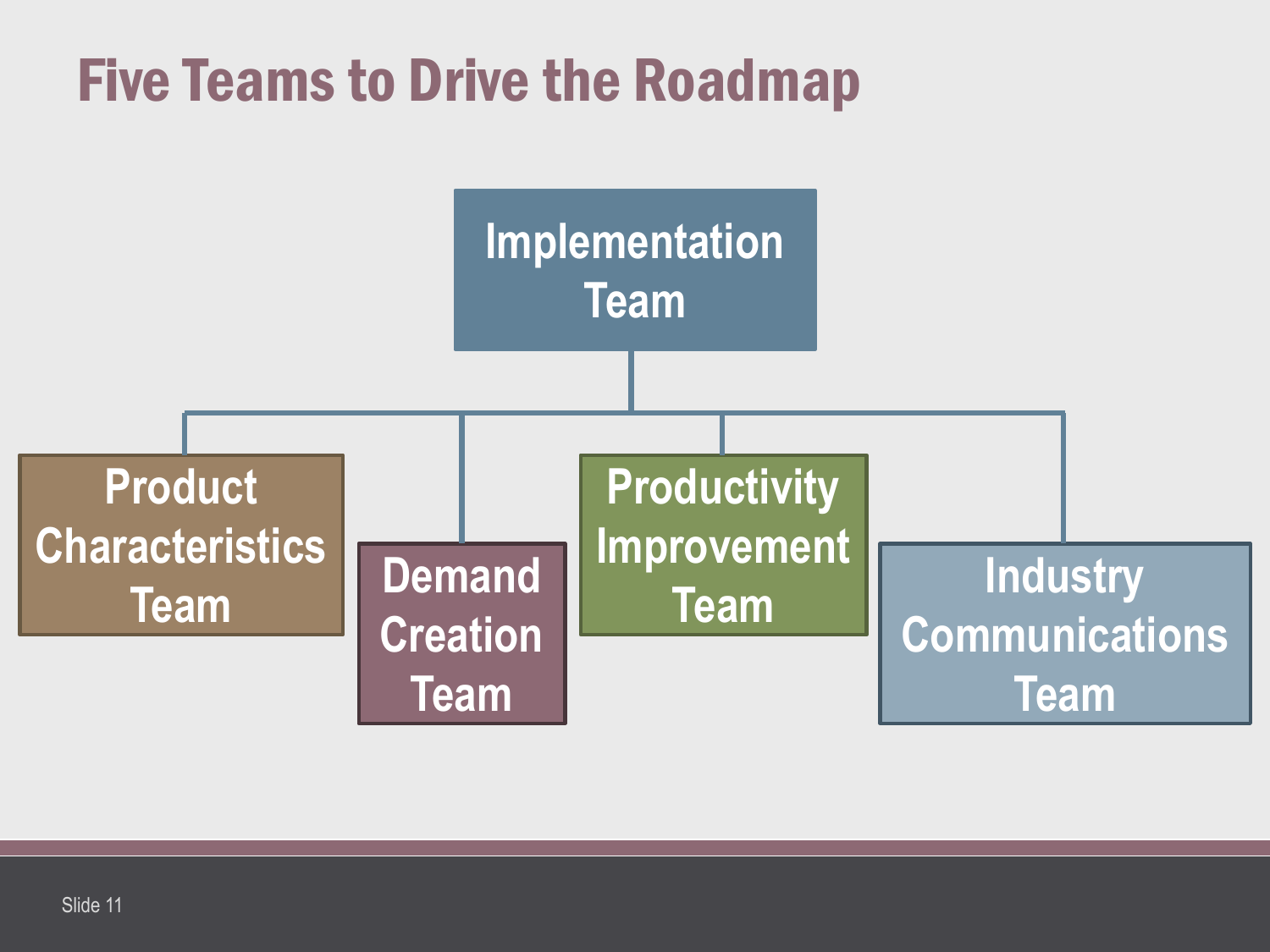

#### Progress in first 18 Months

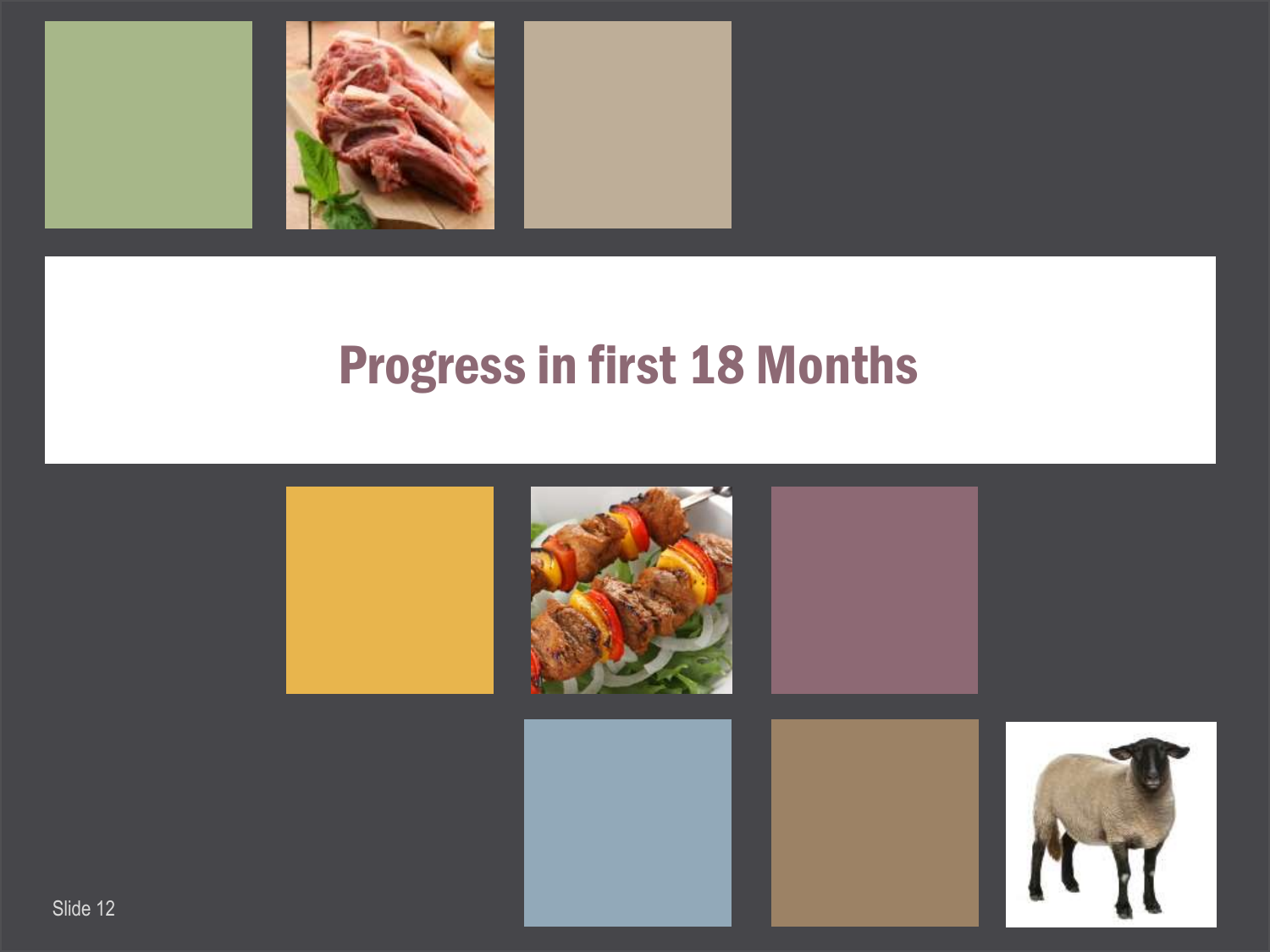## Progress for the Implementation Team

- 1. Urging the Lamb Industry to adopt value-based pricing for live lambs and carcasses.
- 2. Promoting the use of electronic grading of sheep and lambs.
- 3. Providing wise, balanced oversight over the entire Roadmap Project.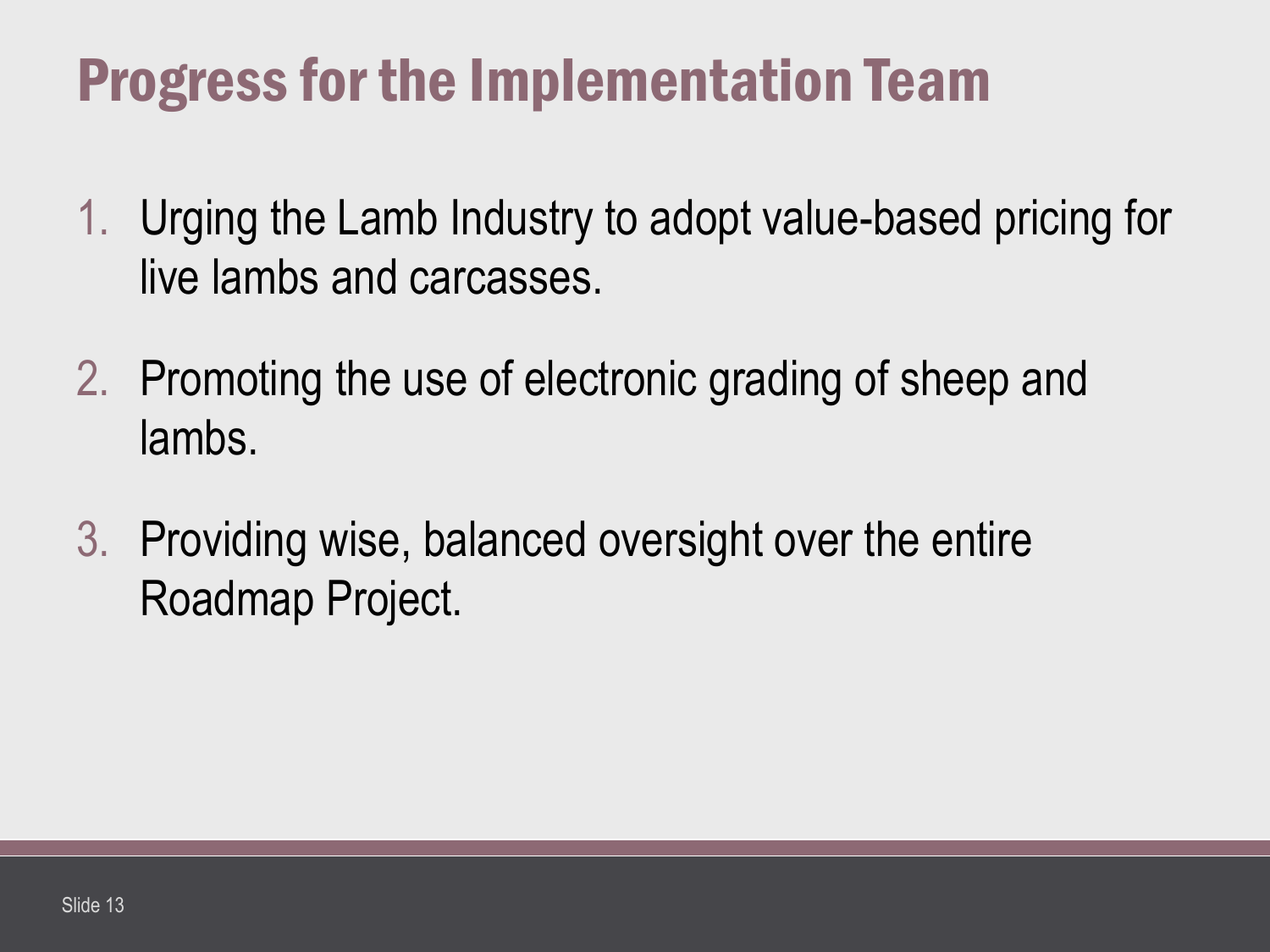## Quotes from the Value-Based Pricing Report

- The lamb industry must change its course and it will require restructuring the marketing system.
- **Weight, in and of its self, cannot continue to be the dominant market value driver.**
- This committee is united in stressing the importance of increasing Value Based and Grid Pricing and encourages:
	- The feedback of data through the entire production chain;
	- All packers to strive to increase their grid-based pricing to over 80%;
	- Feeders and producers to use the best data available to produce the highest quality lamb;
	- Commercial and Seedstock producers to respond to these lamb quality indicators.

Authors: Cody Hiemke, Dennis Stiffler, Rick Stott, and Wes Patton.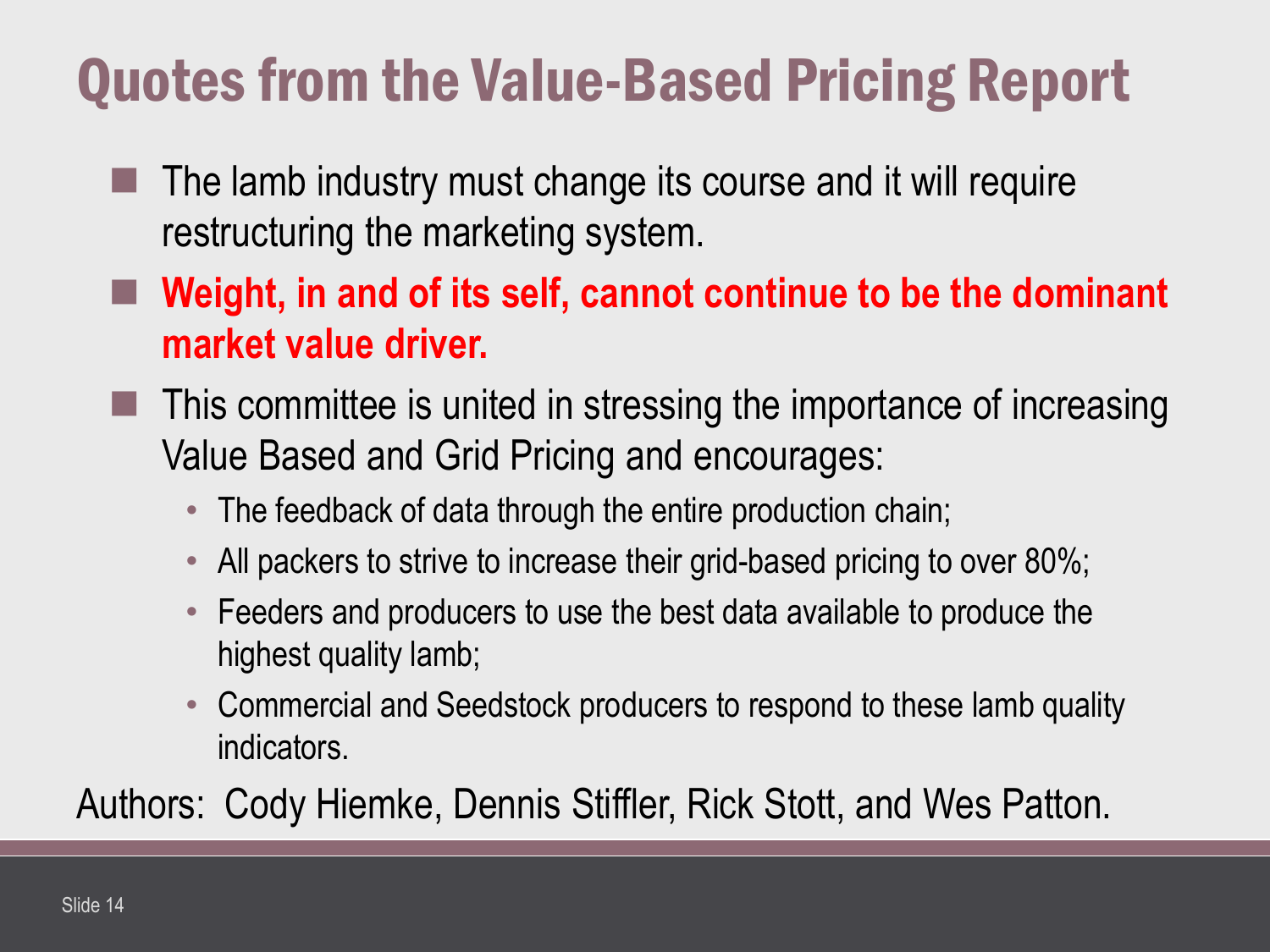## Background for Electronic Grading

- The Lamb industry acknowledges that variability in weight, age, quality and fatness does exist.
- The current application of the USDA Grade Standards for lamb carcasses is subjective.
- They are inconsistently applied, particularly for Yield Grades.
- JBS 58%, 52% Colorado State study.
- Therefore, a grading system that accurately classifies lamb carcasses into groups with differentiated value attributes has merit. Source: Dennis Stiffler, presentation to the Implementation Team , August 21, 2014.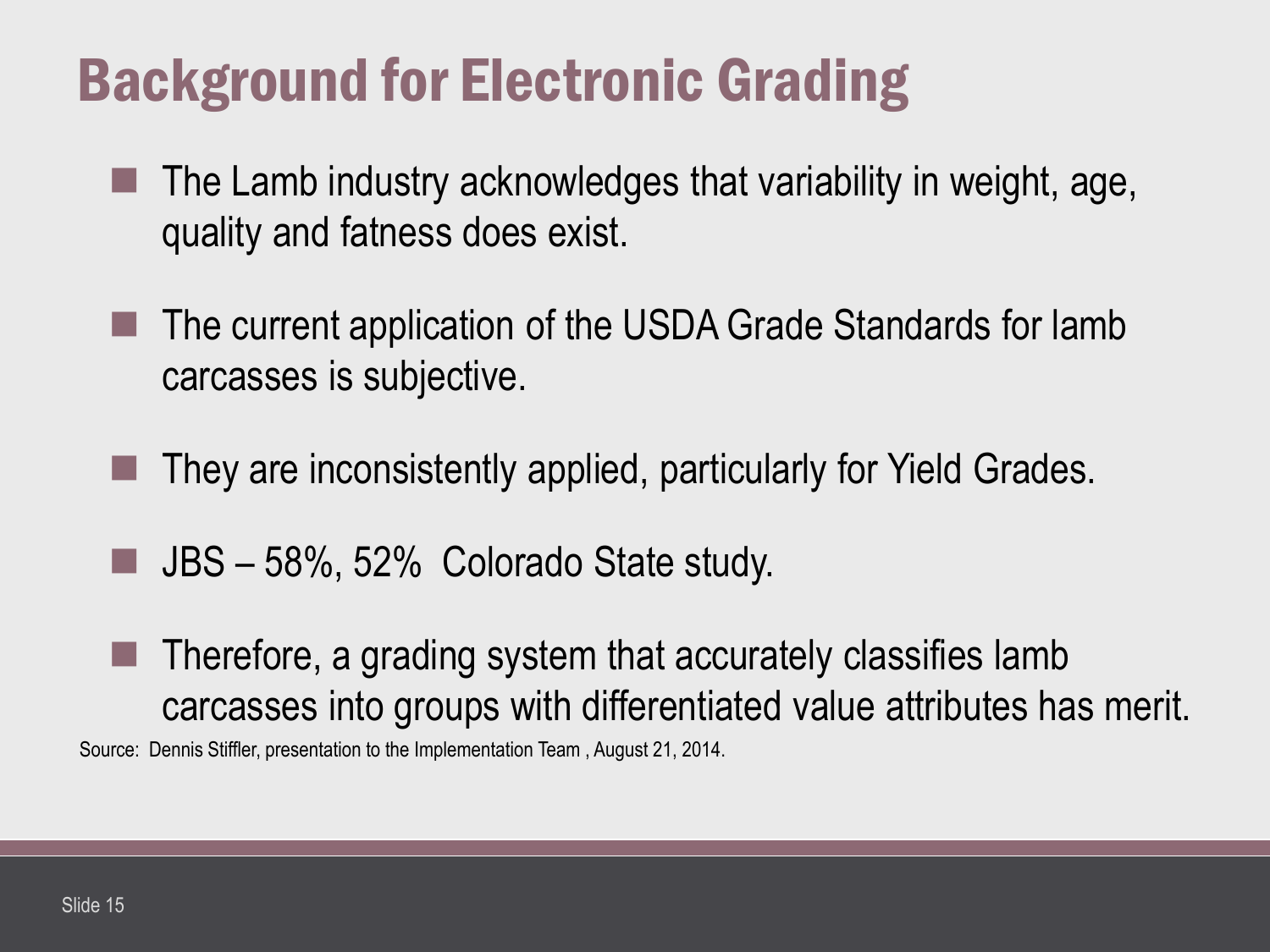## Benefits of Electronic Grading

- Cost of USDA grading may be reduced but not eliminated
- Hot carcass grading will
	- Provide grades a day earlier than current system
	- Provide the ability to sort Hot Carcasses into advantageous groups
	- Improve cooler management
	- Add efficiencies to processing
	- Improved cutability prediction accuracy will
		- Allow yield optimization
		- Provide opportunity to improve the utilization of different cut-styles
		- Ensure more uniform product in the trade and support lambs' value proposition to consumers

Source: Dennis Stiffler, presentation to the Implementation Team , August 21, 2014.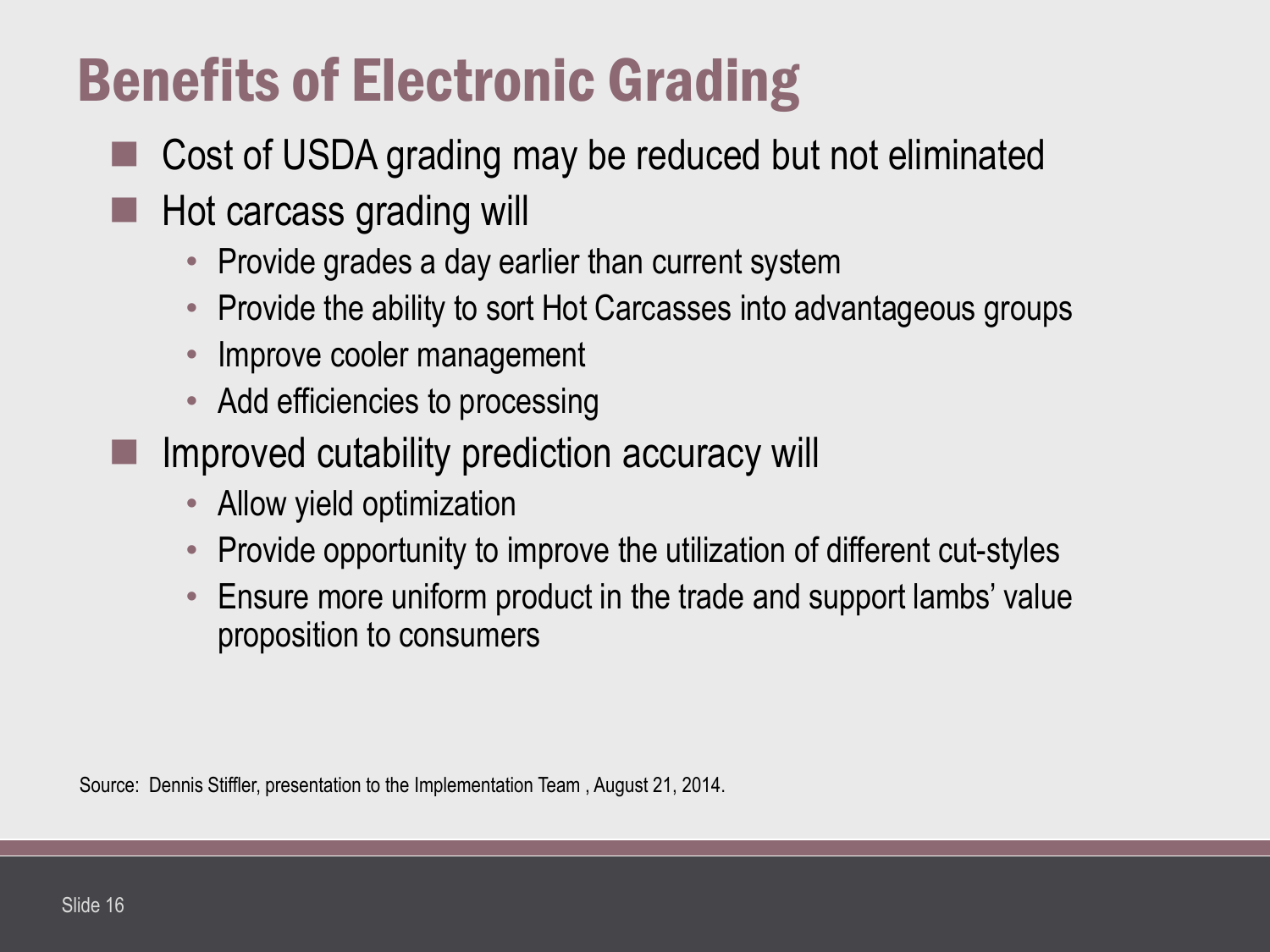## Latest Developments

**Mountain States Rosen will keep the JBS unit.** 

#### Superior will add a unit at:

- The Denver plant
- The new plant in Dixon
- When these are in place:
	- 61% of the federally inspected lambs
	- This will make VBP/Grid pricing more accurate and efficient
- ALB will provide financial support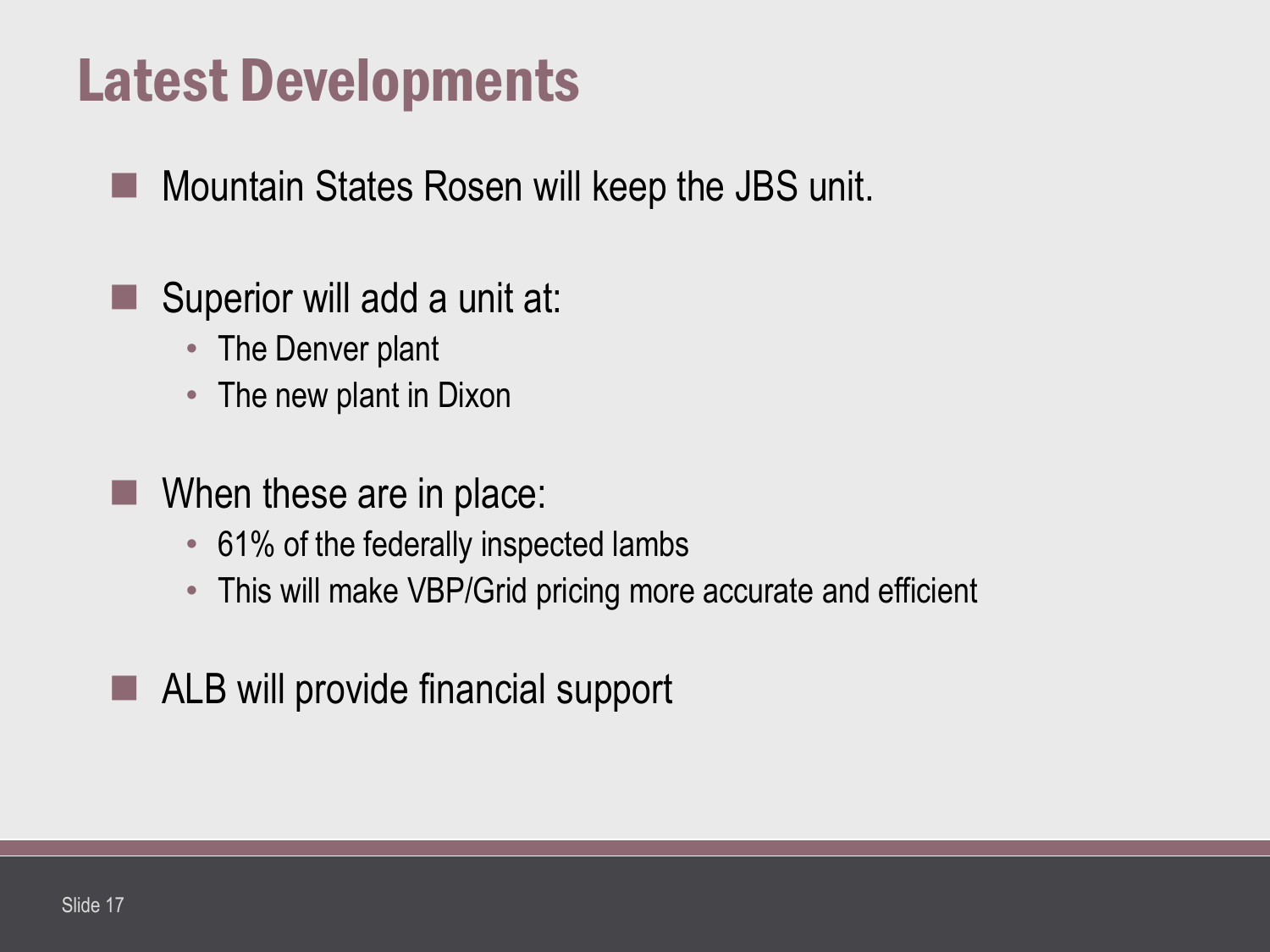## Progress for the Product Characteristics Team

- Collected, analyzed, and summarized both U.S. and international research on causes of offensive taste in some lambs.
- Discussed and debated ways to eliminate, or greatly reduce, strong offensive taste in U.S. lamb products.
- The Lamb Quality Audit research is completed; data now being analyzed.
- ALB is financing 2 critical research projects:
	- Dr. Zerby Mass Spec; types, ages, feed, location
	- Colorado State sensory evaluation; electronic nose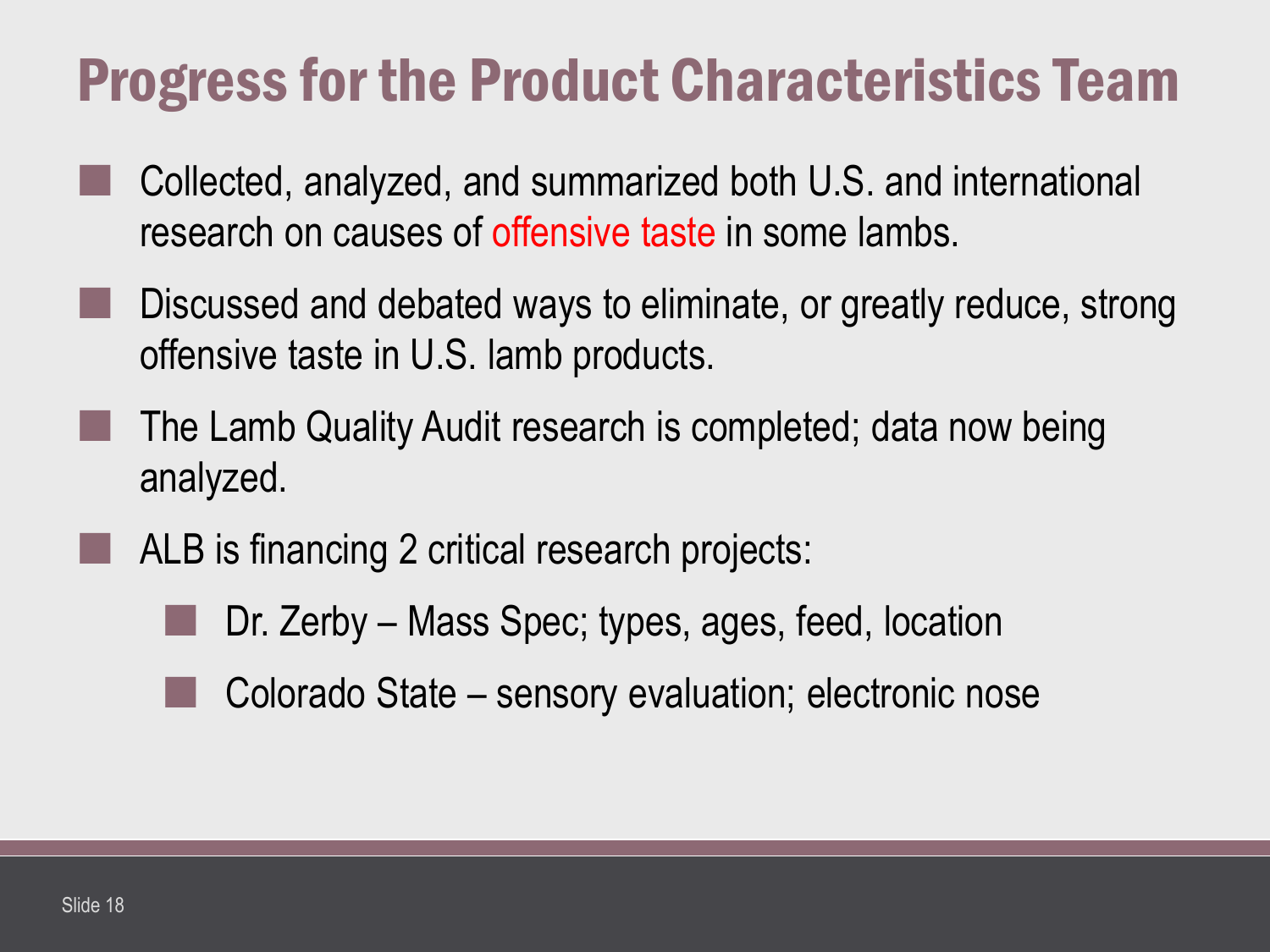## What is Lamb?

#### **Definition and grade of Lamb**

- Beef is beef; Pork is pork, but...
- What is sheep meat called?
- $\blacksquare$  How is the term lamb applied to grades
- **Break joint vs. dentition**

**Goal is to bring a recommendation to ASI Convention in January 2016.**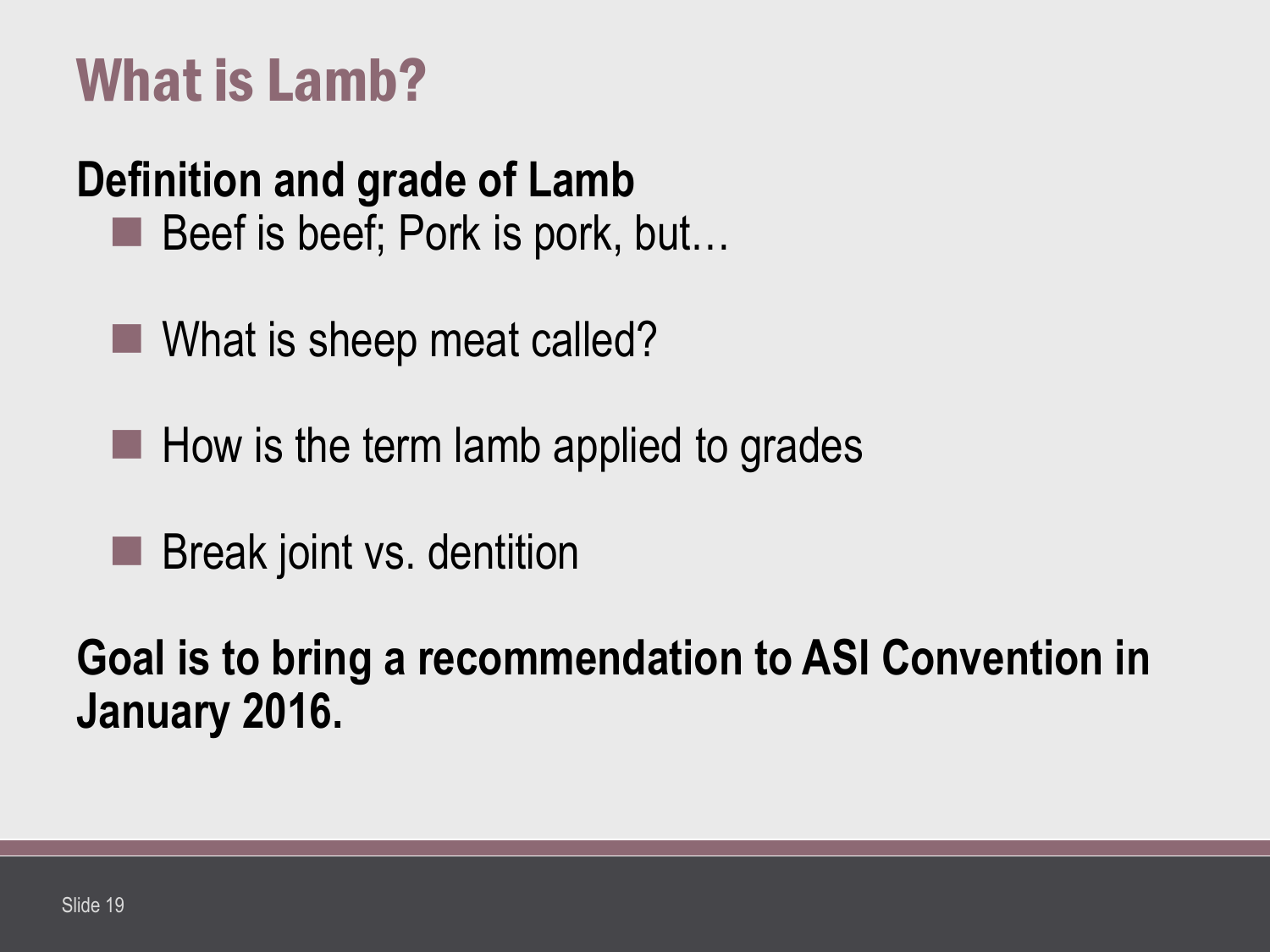## Components of Proposed Research on Flavor

**Ongoing sampling and analysis program to determine how various production factors affect the palatability of meat** 

- Chronological age
- Physiological age factors
- Feeding and nutrition systems
- Breeds
- Rates of gain
- Distance traveled to harvest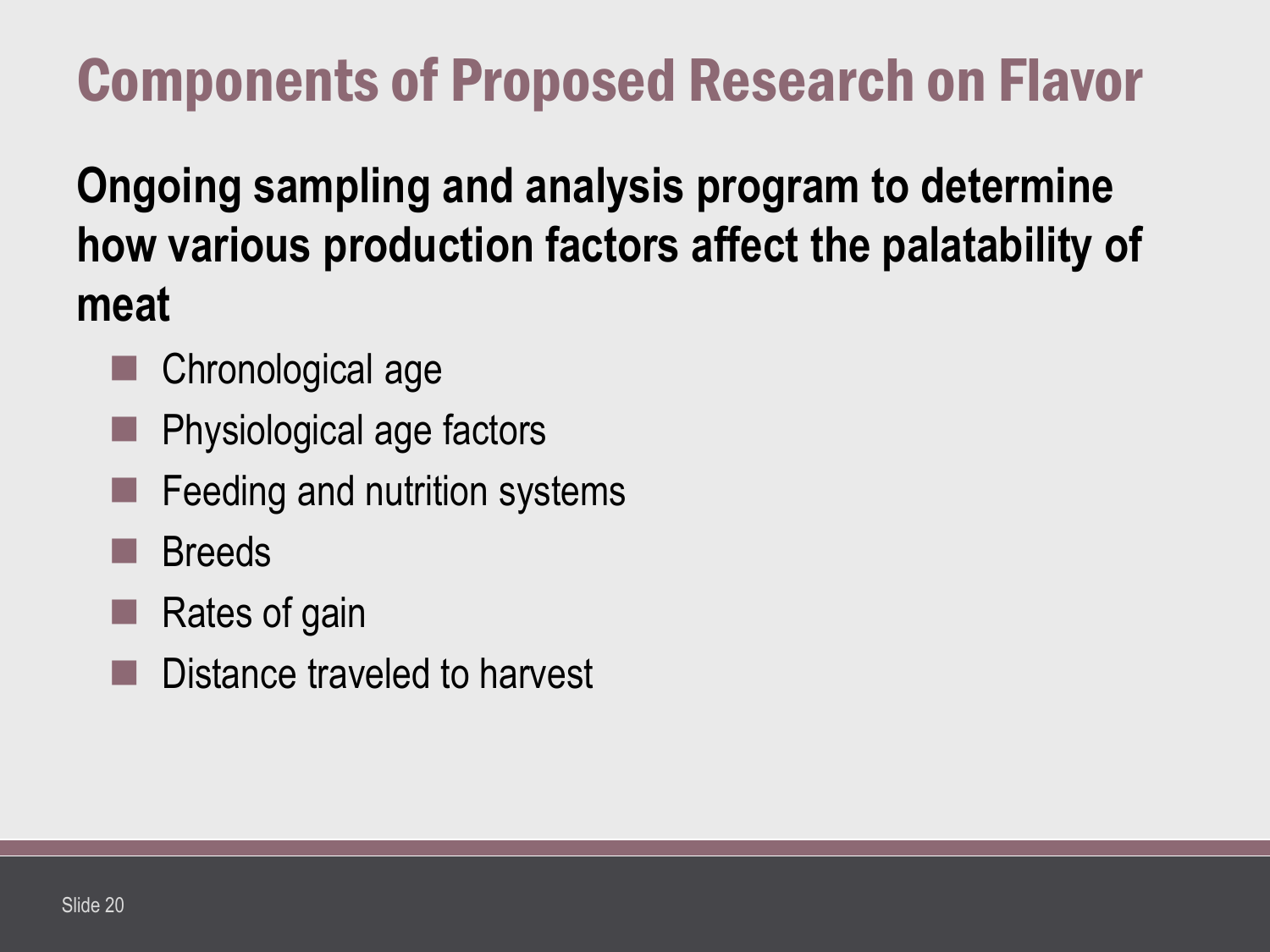## Progress for the Demand Creation Team

#### **Divided its Efforts into two Sub-Committees**

- Traditional Marketing Channel
- **Non-Traditional Marketing Channel**

**The recommendations of each sub-committee have been proposed to ALB for its 2014-15 Fiscal Year starting Oct 1, 2014.**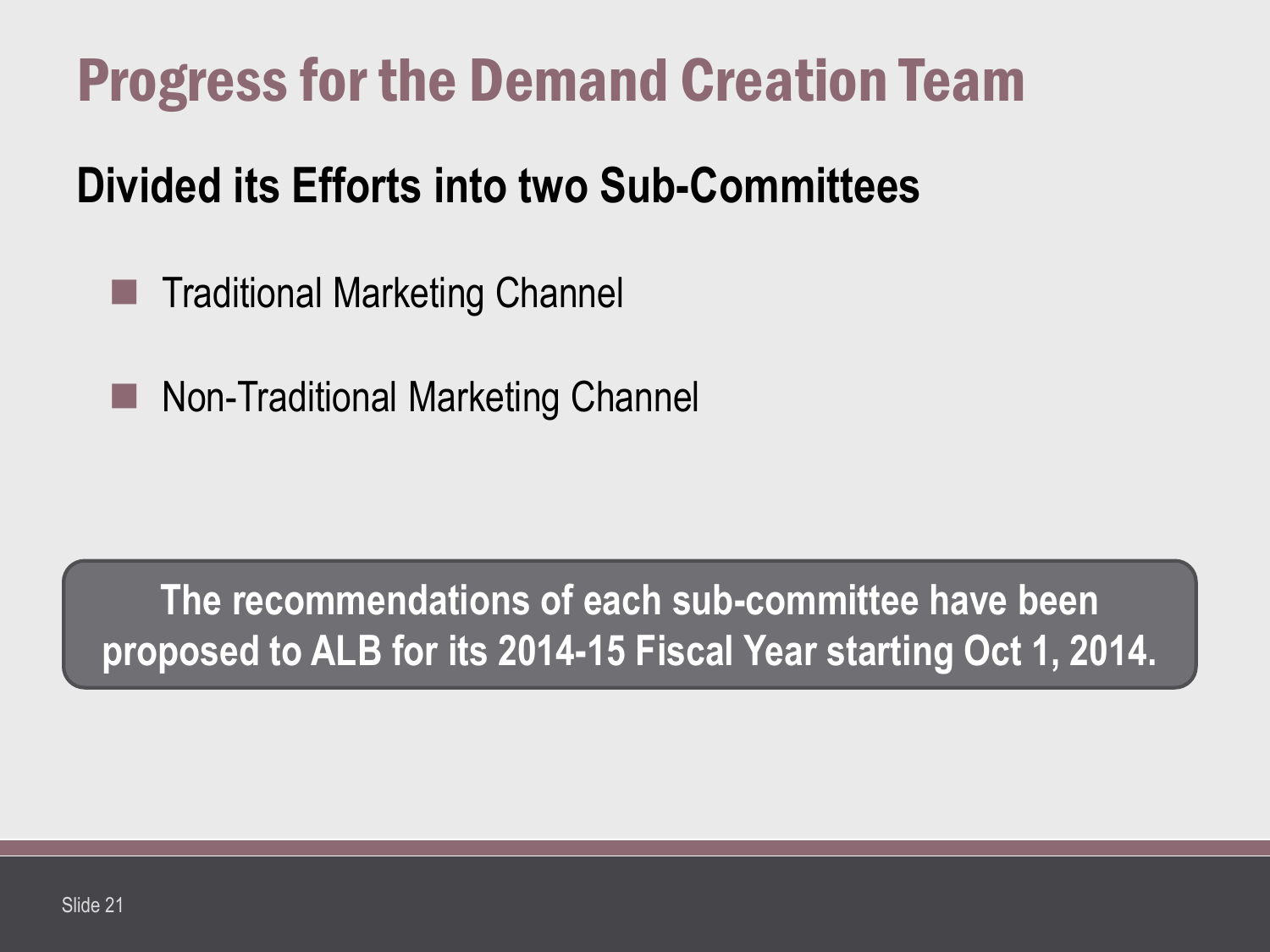## ALB is Implementing Demand Creation Ideas

- $\blacksquare$  A multi-cultural tool kit to help the industry and retailers merchandise lamb to Muslim and Hispanic consumers.
- Sponsored the American Muslim Consumers Conference in New Jersey in November 2014.
- Developed new resource materials for direct marketers.
- Where can you fit in as a producer?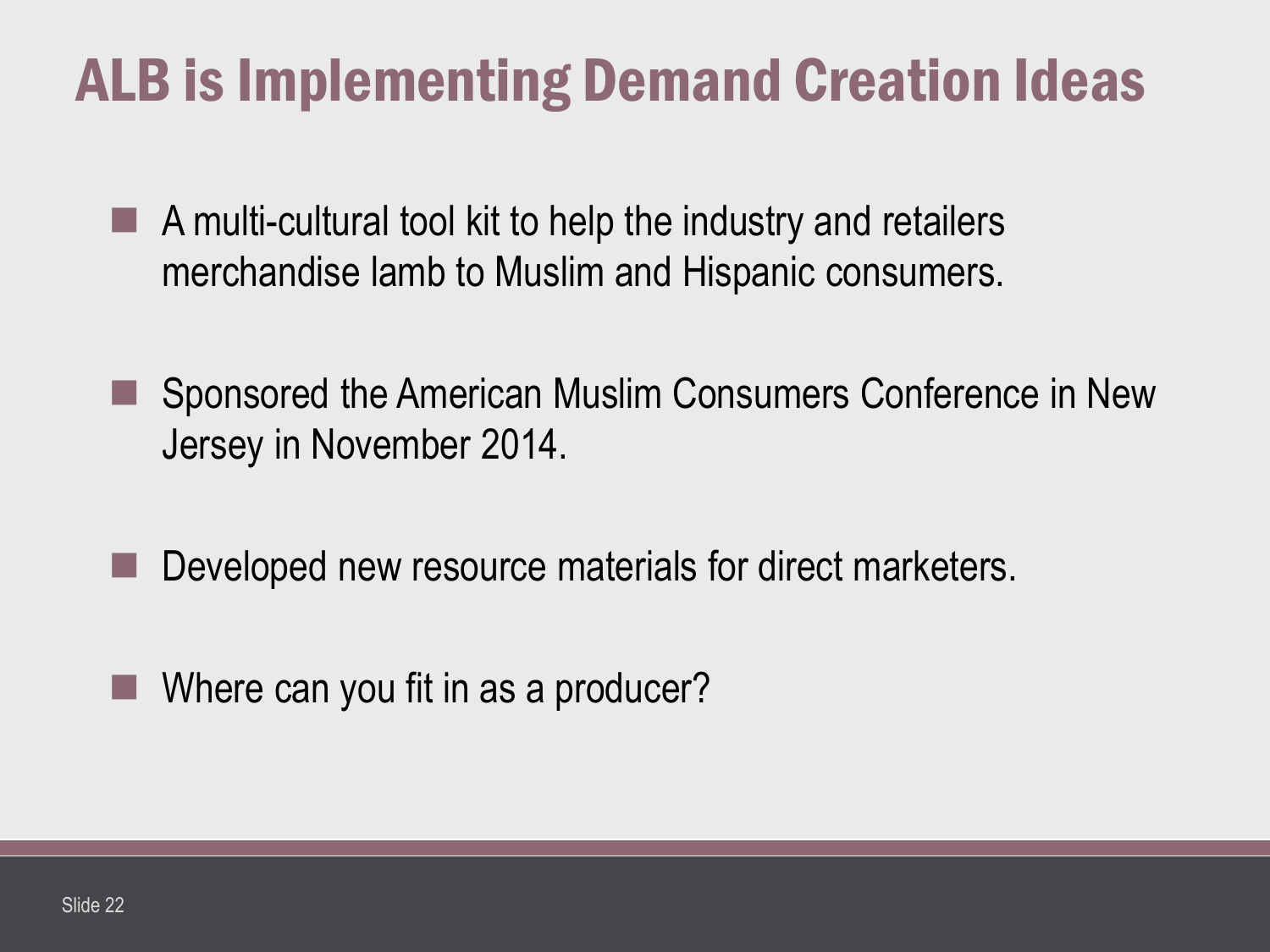## ALB is Implementing Demand Creation Ideas

- Hired a branding and web design firm to update/refresh the American Lamb brand/identity and website.
- Created a social marketing editorial calendar and best practices guide for suppliers and industry partners and will be coordinating three seasonal social campaigns/contests in FY 2015.
- Continued their US Meat Export Federation membership and fund a new retail promotion for lamb and mutton in Mexico.
- Developed a Marketing Advisory Council to meet quarterly with ALB to:
	- review programs and events;
	- advise on market trends and strategic direction.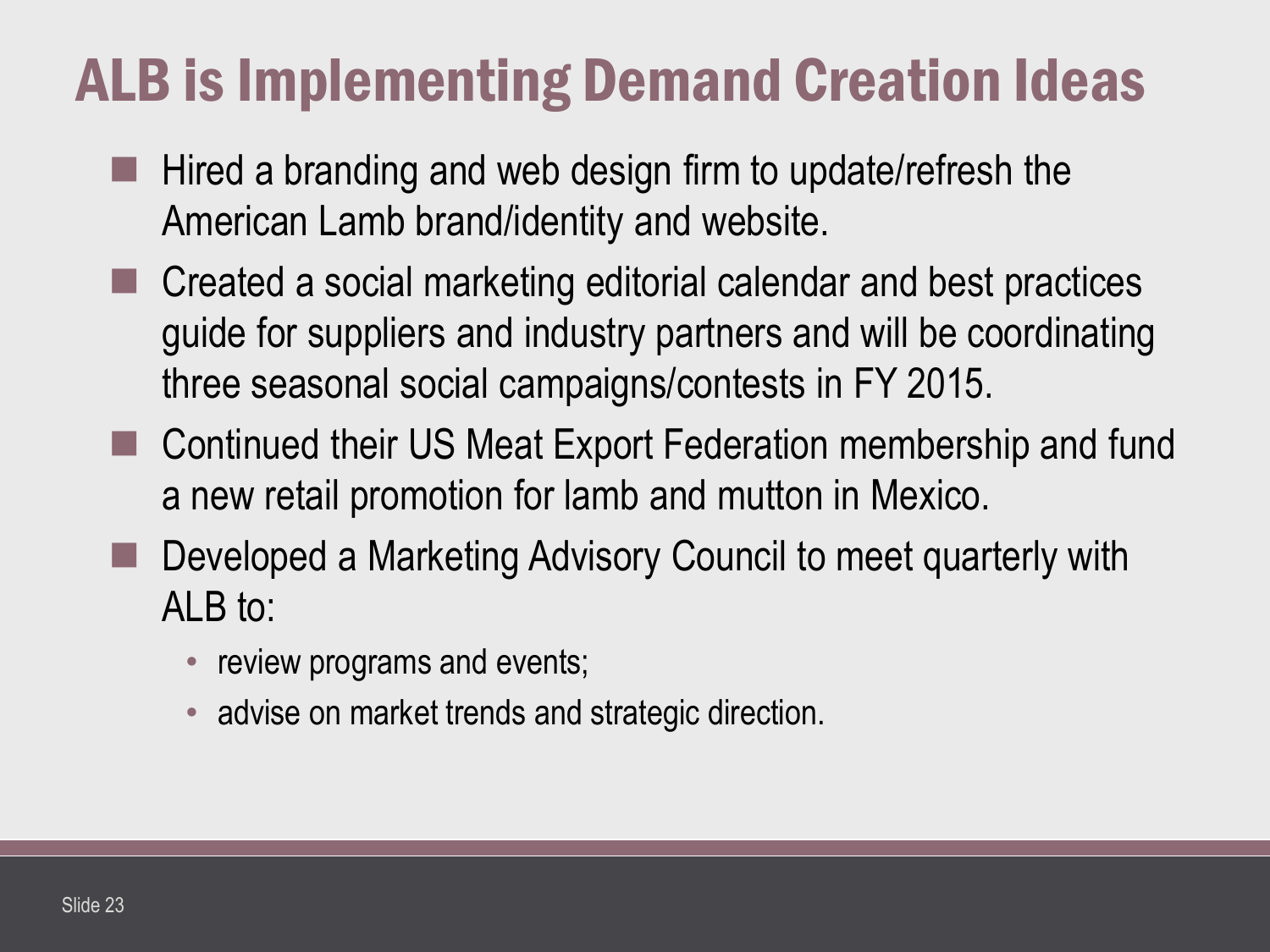## The Productivity Improvement Team

#### **Three Priorities drove 2014 and will drive 2015:**

- 1. Encourage Producer Productivity Groups
- 2. Re-launch National Sheep Improvement Program
- 3. Determine Sheep Research and Education Priorities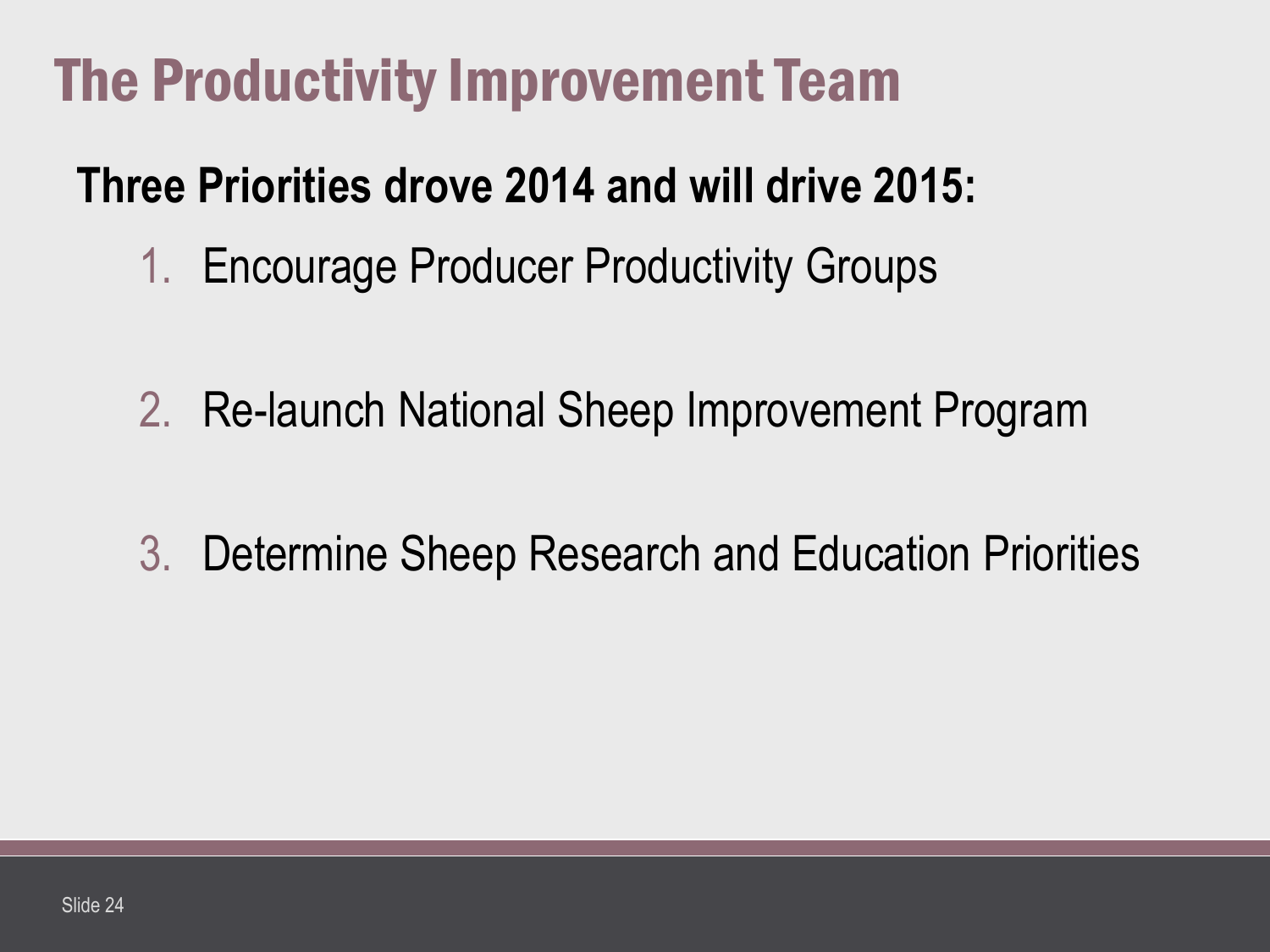## Progress for Productivity Improvement

- ASI has committed \$500,000 for three years toward this goal. A Lets Grow coordinator was hired in January 2015 to lead these efforts.
	- Grant proposals have been solicited from state sheep association to support producer groups in their state.
- With \$ help from ALB & Sheep Center, NSIP hired a new director to help with the re-launch
- ASI is developing a long-range plan for sheep research and education that will be completed by early 2016.

**.**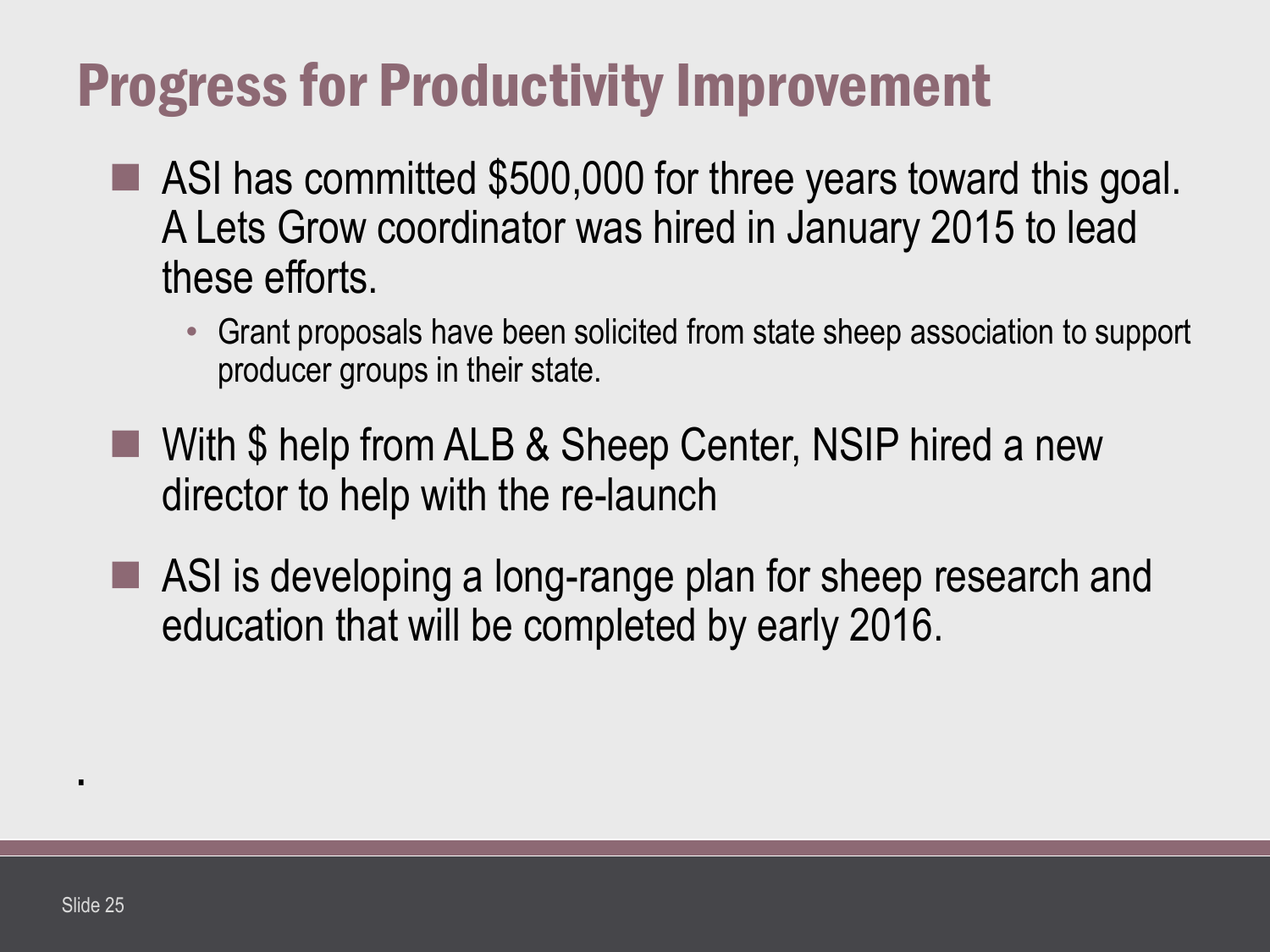## Progress for the Industry Communications Team

#### **This team has the hardest job of all!**

And is asking the question:

**What can we do to reduce the volatility of lamb supply, price and quality?**

Can any of the following provide help:

- Marketing of frozen lamb meat
- Sharing of information between sectors of the industry
- Sharing of cost and price risk for freezer inventory
- Slotting of lambs for processing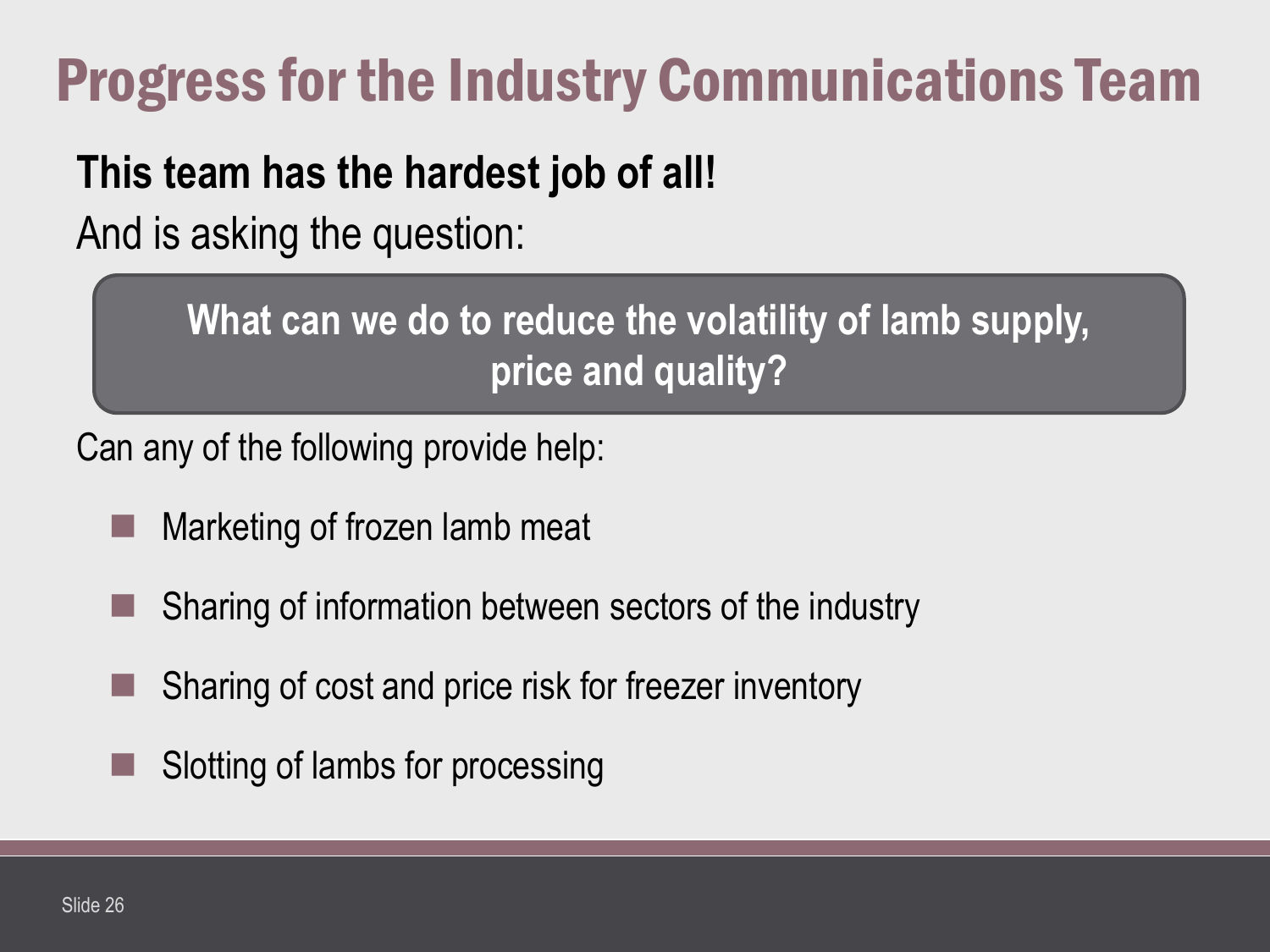

## Looking Ahead

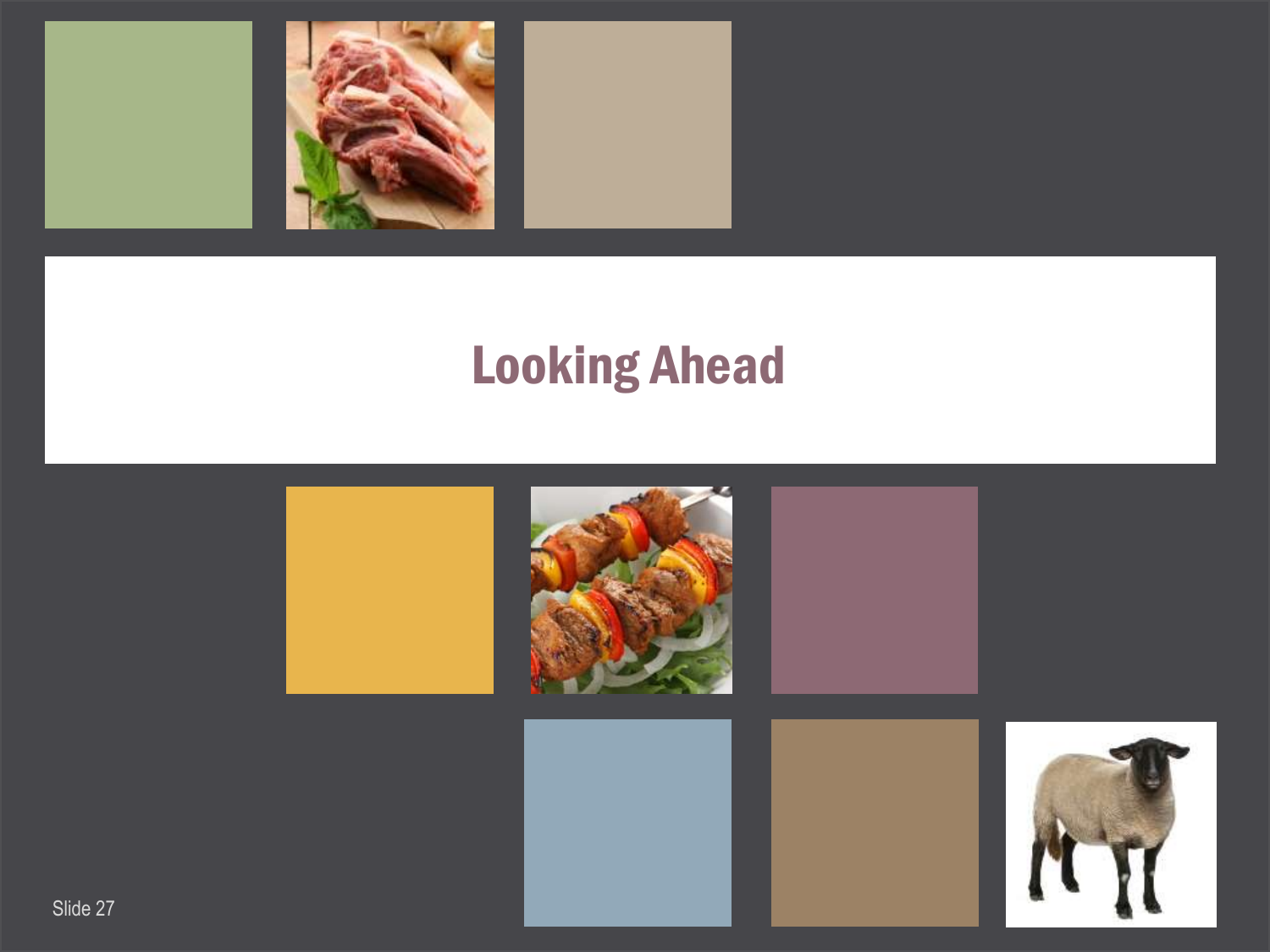## Ambitious Planning

#### **At the Sheep Convention in Reno, the Implementation Team talked about next steps:**

- **Are we thinking big enough?**
- Where do we want to be 5 years from now? 10 years?
- Should we set really aggressive goals to stretch ourselves?
- Could we develop Big Hairy Audacious Goals (BHAGs) that the whole industry could rally around?
- What would the BHAGs look like?

**The committee has started the process, and they're thinking big.**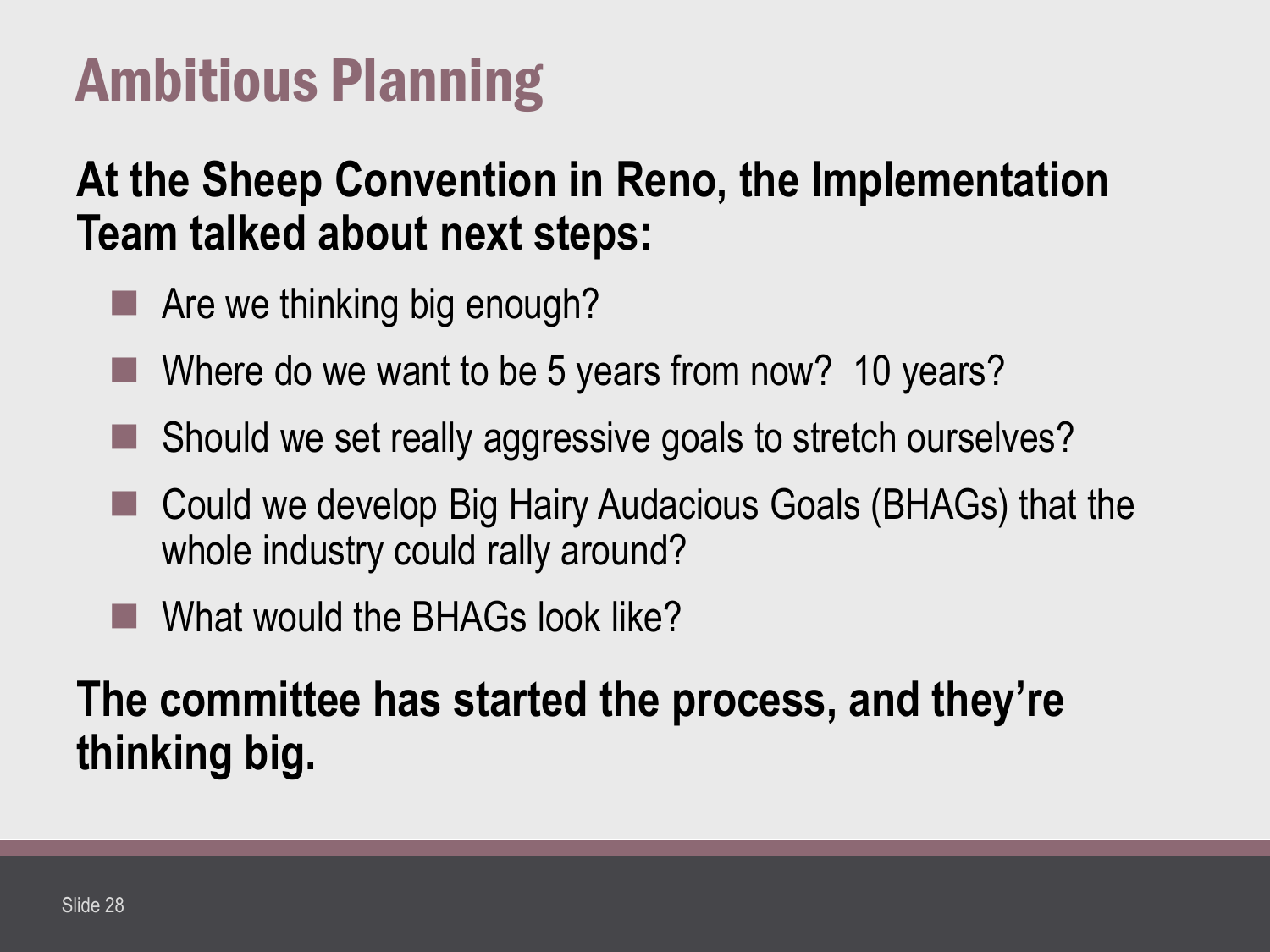## Implementation Team BHAGs

**Tie these in with the goals and objectives of each team**

- **1. Double the per capita consumption of lamb by 2020**
- **2. Increase American lamb share to 65% by 2020**
- **3. Export 20% of our production**
	- **a. Key Drivers**
		- i. Each industry segment focus on consumer & consistently deliver a premium product
		- ii. Each industry segment focus on reducing costs & volatility of the market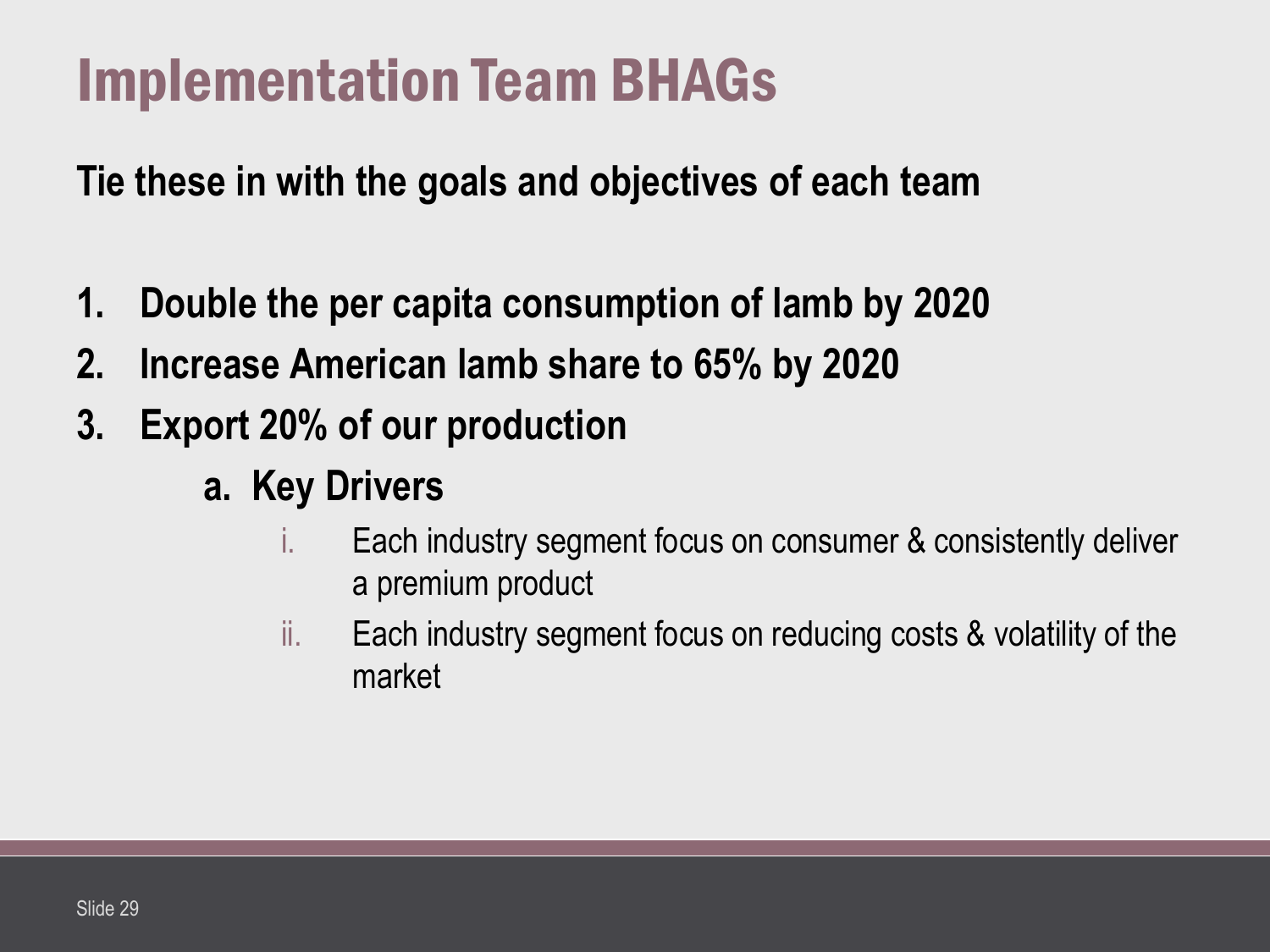## BHAGs continued

**Objectives to achieve key drivers**

- **1. Set high quality standards for lamb meat**
- **2. Pursue innovative marketing approaches**
	- **- the new frozen?**
- **3. Manage supply and price volatility**
- **4. Cost reduction to be competitive**
- **5. Expand the industry**
- **6. Develop metrics to measure change**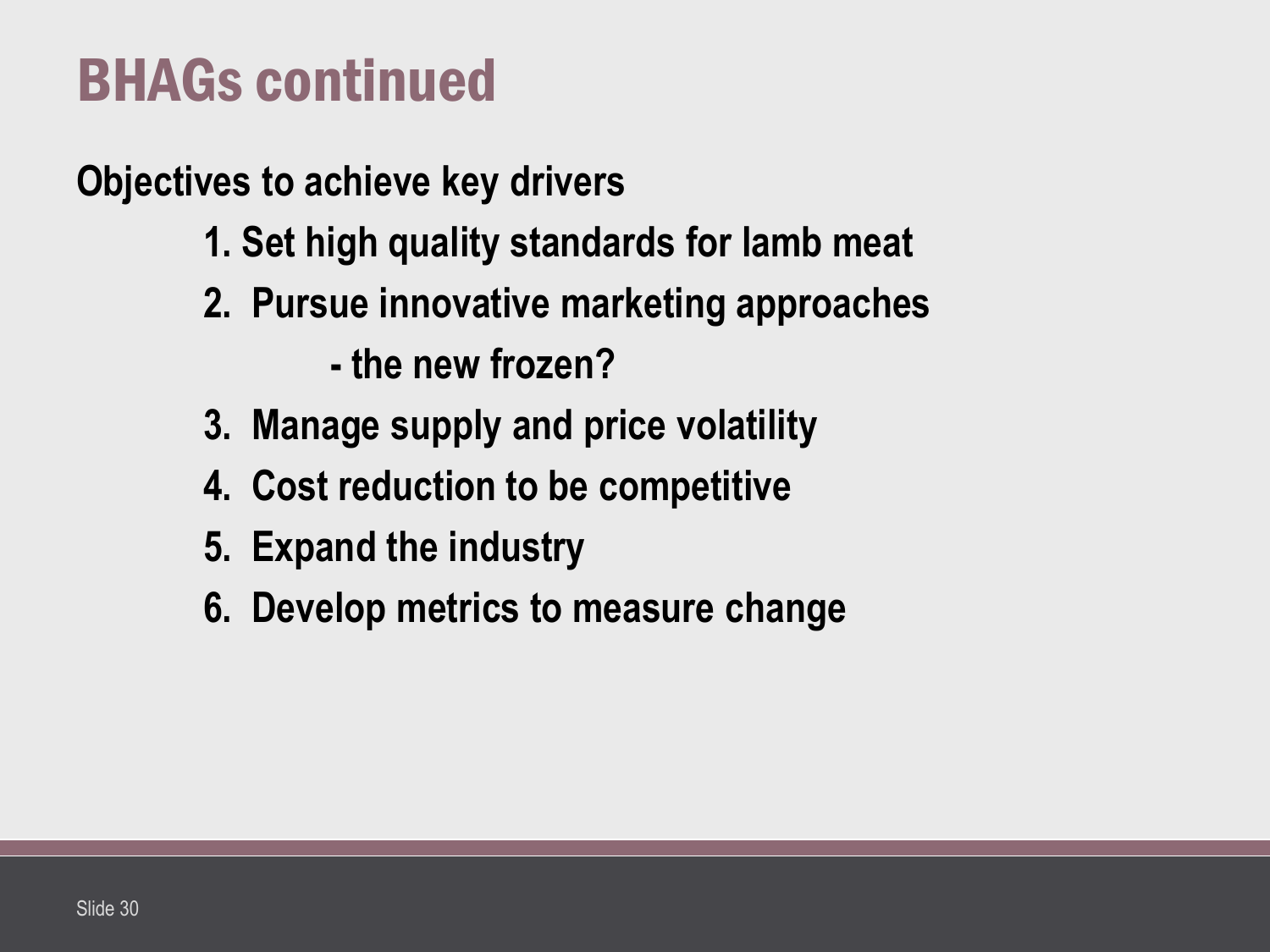## How can we achieve ambitious goals?

- Develop an aggressive growth plan for the U.S. sheep flock in regions of the country that have the potential to expand production.
- Convert the industry to a system of "lamb slotting," that schedules lambs sold for slaughter within a one week harvesting window.
- Identify industry infrastructure needs and bottlenecks that prevent industry expansion; develop a plan to eliminate the obstacles within one year.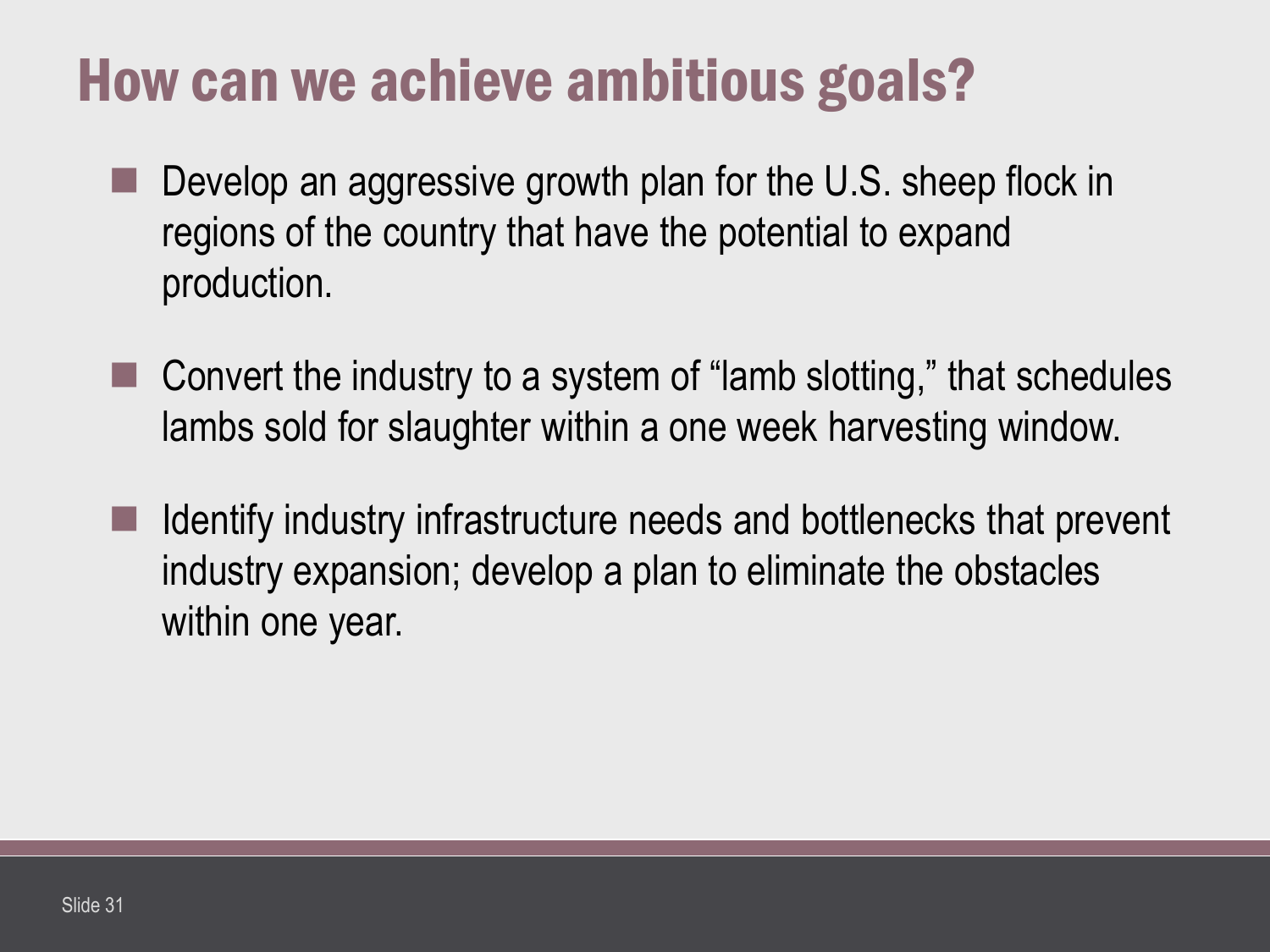## Expectations for 2015

- Big Hairy Audacious Goals for the industry.
- A long-term strategic plan to achieve those goals.
- Greater use of Value-Based Pricing for lambs.
- Use of electronic grading of lambs.
- Use the results of the Lamb Quality Audit.
- A recommended definition of "lamb" that reduces unfavorable eating experiences.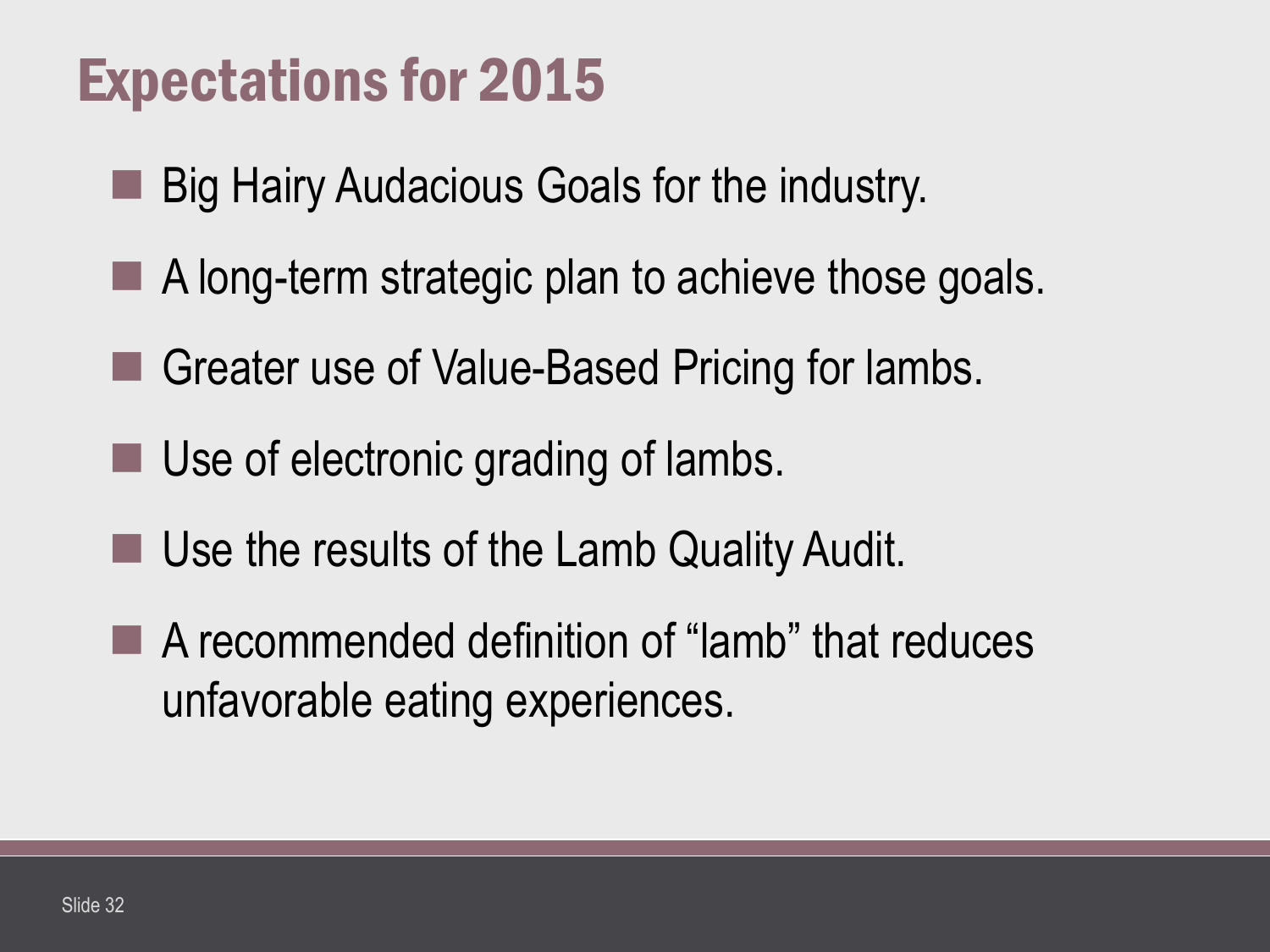## Expectations for 2015

- Greater support for direct marketers of lamb.
- Coordinated promotional messages about U.S. lamb.
- **More producer productivity groups.**
- A Sheep Research and Education plan.
- **A** revitalized NSIP.
- Answers to what we can (and cannot do) to reduce volatility of lamb supply, price, and quality.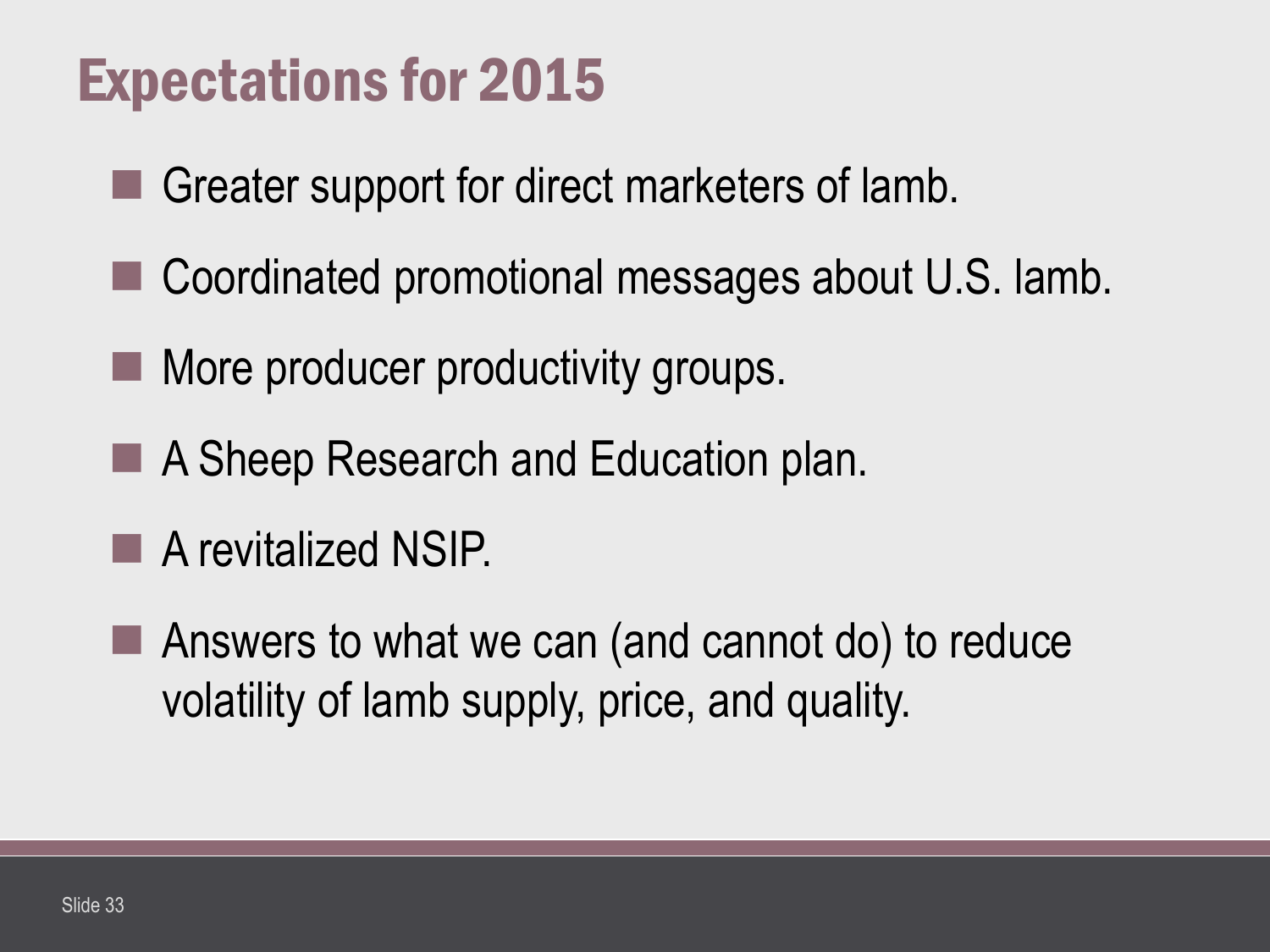# Thanks Questions?